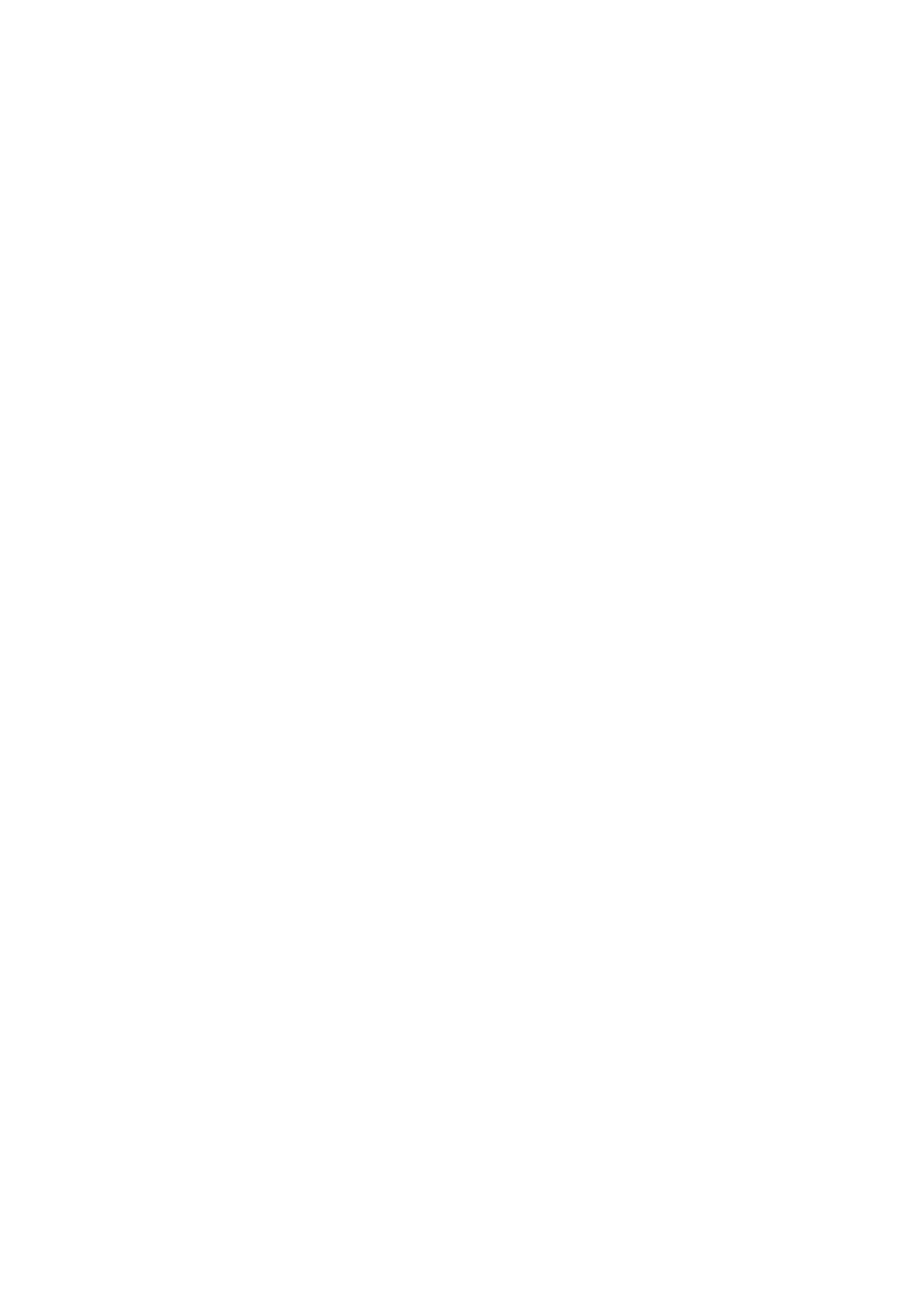# **INTERACT**

**Researching Third Country Nationals' Integration as a Three-way Process - Immigrants, Countries of Emigration and Countries of Immigration as Actors of Integration** 

> **Research Report Country Report INTERACT RR2014/27**

# **Emigration and diaspora policies in Belarus**

# **Andrei Yeliseyeu**

Belarusian Institute for Strategic Studies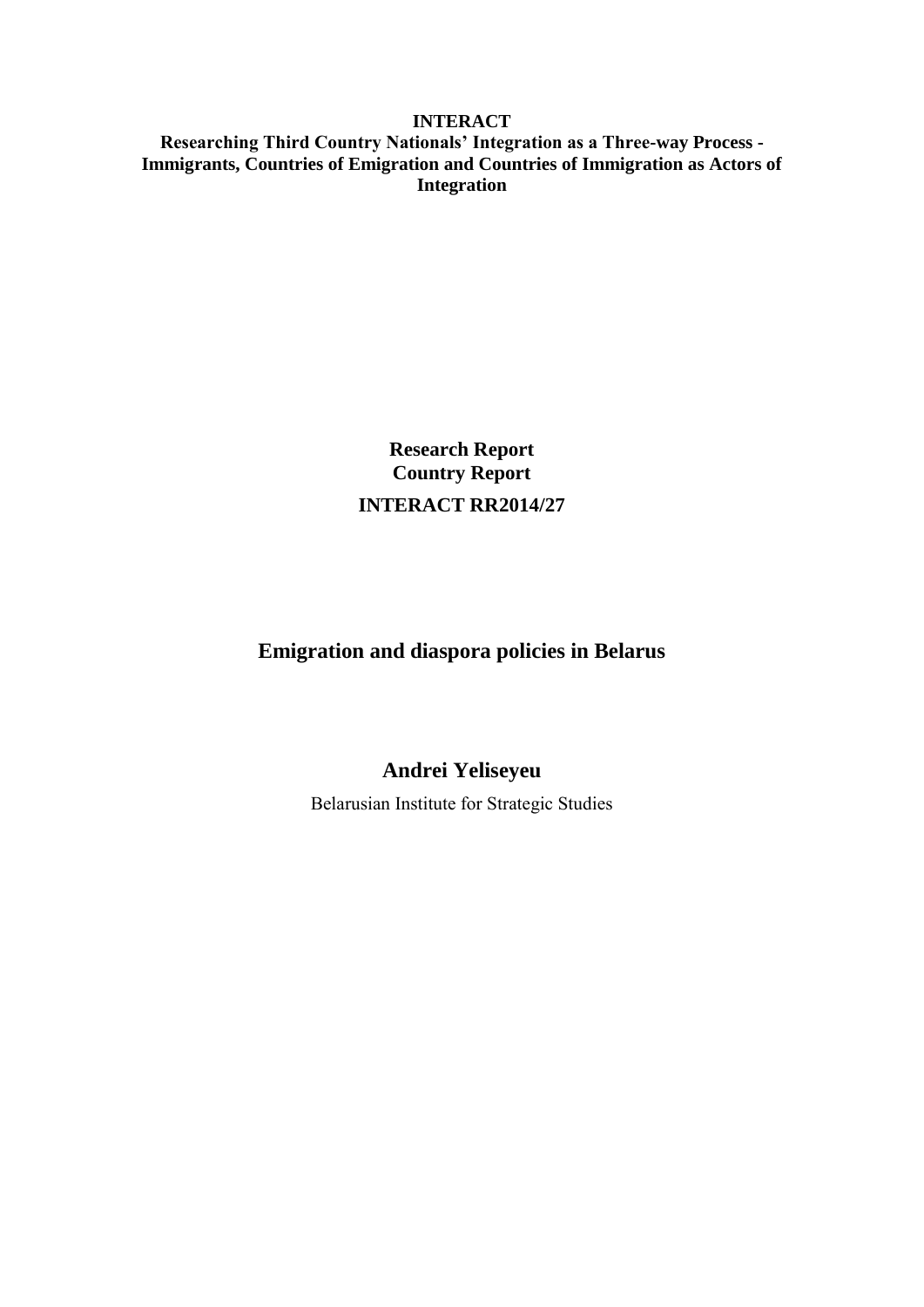© 2014, European University Institute Robert Schuman Centre for Advanced Studies

This text may be downloaded only for personal research purposes. Any additional reproduction for other purposes, whether in hard copies or electronically, requires the consent of the Robert Schuman Centre for Advanced Studies. Requests should be addressed to  $mpc@eu$ .eu

If cited or quoted, reference should be made as follows:

Andrei Yeliseyeu, Emigration and diaspora policies in Belarus, INTERACT RR 2014/27, Robert Schuman Centre for Advanced Studies, San Domenico di Fiesole (FI): European University Institute, 2014.

THE VIEWS EXPRESSED IN THIS PUBLICATION CANNOT IN ANY CIRCUMSTANCES BE REGARDED AS THE OFFICIAL POSITION OF THE EUROPEAN UNION

> European University Institute Badia Fiesolana I – 50014 San Domenico di Fiesole (FI) Italy

> [http://www.eui.eu/RSCAS/Publications/](http://www.iue.it/RSCAS/Publications/) <http://interact-project.eu/publications/> http://cadmus.eui.eu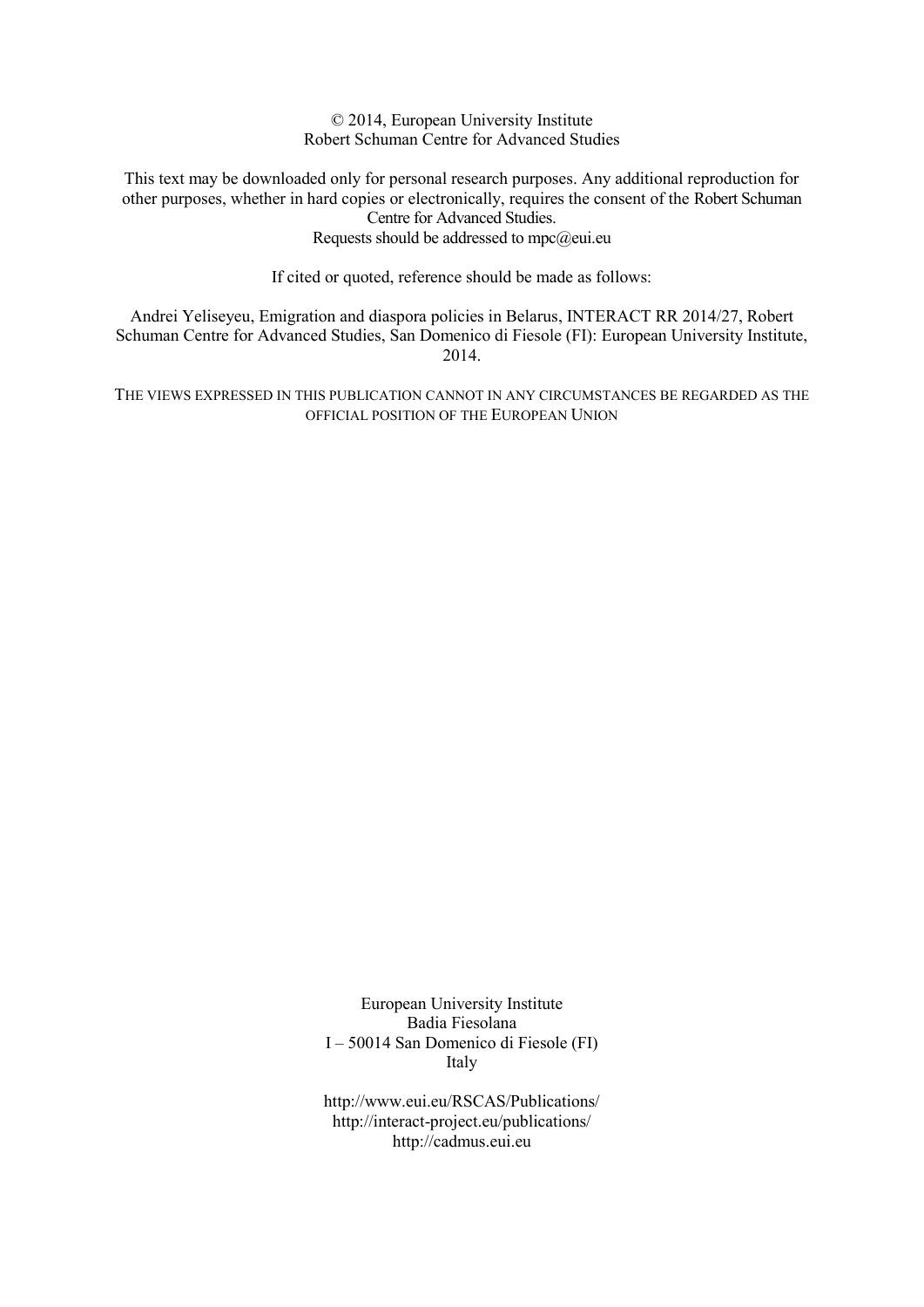# **INTERACT - Researching Third Country Nationals' Integration as a Three-way Process - Immigrants, Countries of Emigration and Countries of Immigration as Actors of Integration**

Around 25 million persons born in a third country (TCNs) are currently living in the European Union (EU), representing 5% of its total population. Integrating immigrants, i.e. allowing them to participate in the host society at the same level as natives, is an active, not a passive, process that involves two parties, the host society and the immigrants, working together to build a cohesive society.

Policy-making on integration is commonly regarded as primarily a matter of concern for the receiving state, with general disregard for the role of the sending state. However, migrants belong to two places: first, where they come and second, where they now live. While integration takes place in the latter, migrants maintain a variety of links with the former. New means of communication facilitating contact between migrants and their homes, globalisation bringing greater cultural diversity to host countries, and nation-building in source countries seeing expatriate nationals as a strategic resource have all transformed the way migrants interact with their home country.

INTERACT project looks at the ways governments and non-governmental institutions in origin countries, including the media, make transnational bonds a reality, and have developed tools that operate economically (to boost financial transfers and investments); culturally (to maintain or revive cultural heritage); politically (to expand the constituency); legally (to support their rights).

INTERACT project explores several important questions: To what extent do policies pursued by EU member states to integrate immigrants, and policies pursued by governments and non-state actors in origin countries regarding expatriates, complement or contradict each other? What effective contribution do they make to the successful integration of migrants and what obstacles do they put in their way?

A considerable amount of high-quality research on the integration of migrants has been produced in the EU. Building on existing research to investigate the impact of origin countries on the integration of migrants in the host country remains to be done.

INTERACT is co-financed by the European Union and is implemented by a consortium built by CEDEM, UPF and MPI Europe.

*For more information:*  INTERACT Robert Schuman Centre for Advanced Studies (EUI) Villa Malafrasca Via Boccaccio 151 50133 Florence Italy Tel: +39 055 46 85 817/892  $Fax: + 390554685755$ Email: mpc@eui.eu

# **Robert Schuman Centre for Advanced Studies**

http://www.eui.eu/RSCAS/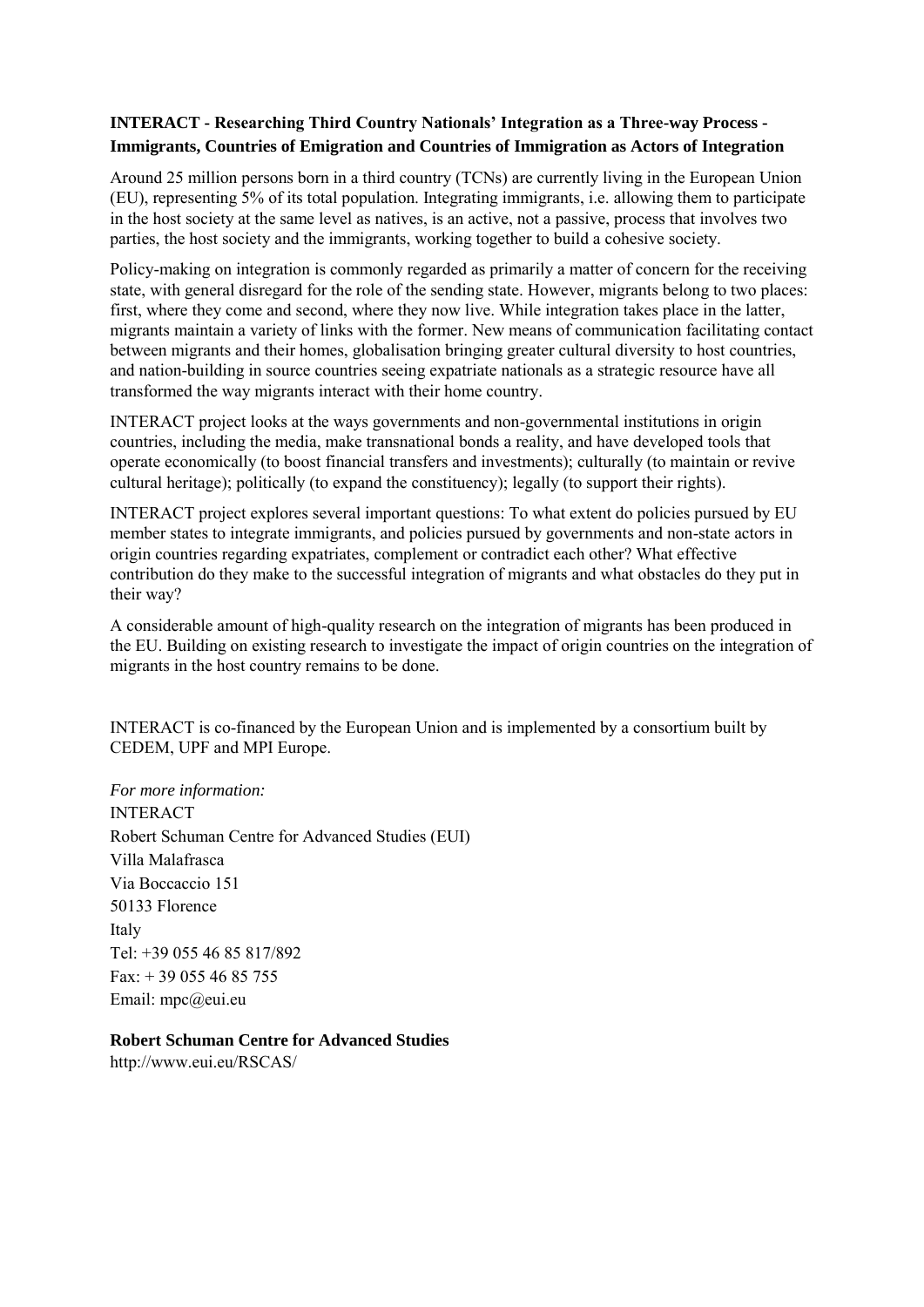# **Abstract**

In the first half of the 1990s, Belarus saw large migration flows, which since then have become considerably more moderate. The main destination countries for Belarusian emigrants are Russia, Poland, Germany, the US, and Canada. Over the last decade, temporary labour migration of Belarusians to the European Union has remained rather limited. At the same time labour migration flows of Belarusians towards Russia have increased. Belarus is a highly centralized state with regional authorities playing a marginal role in elaborating state policies, including in emigration matters. In order to curb emigration, Belarus authorities have resorted to the adoption of laws that discourage mobility. Taking into account growing labour shortages, the state policy to attract immigrants has been largely ineffective. At the same time, by September 2014 Belarus had reportedly hosted more than 25,000 Ukrainian migrants as a result of the military conflict in the Donbass region. Diaspora policy in Belarus is largely incoherent and selective. The long-awaited diaspora law is set to be adopted soon, but it fails to take into account the aspirations of diaspora members.

**Key words**: migration policy, diaspora, Belarus, citizenship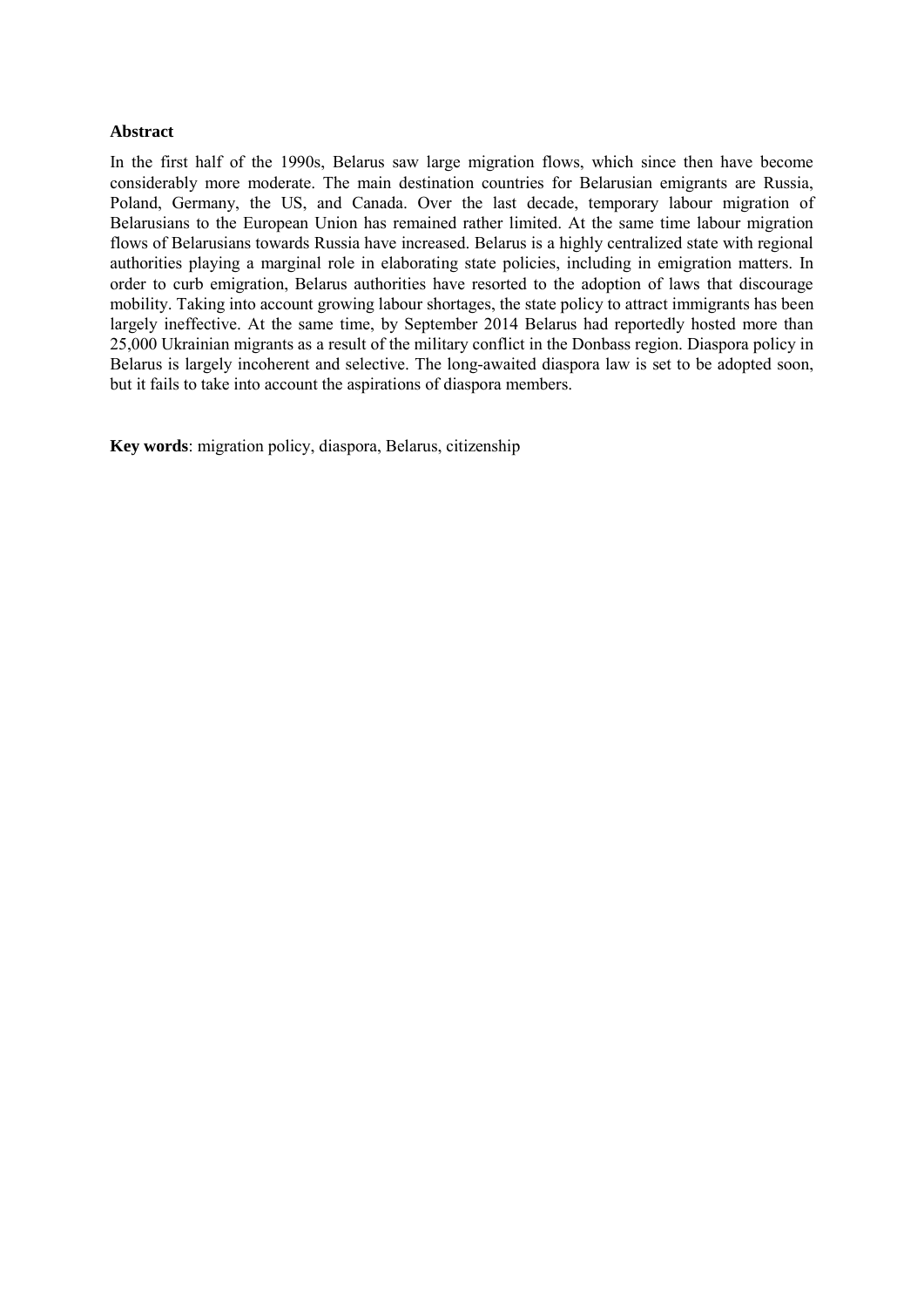# **Table of contents**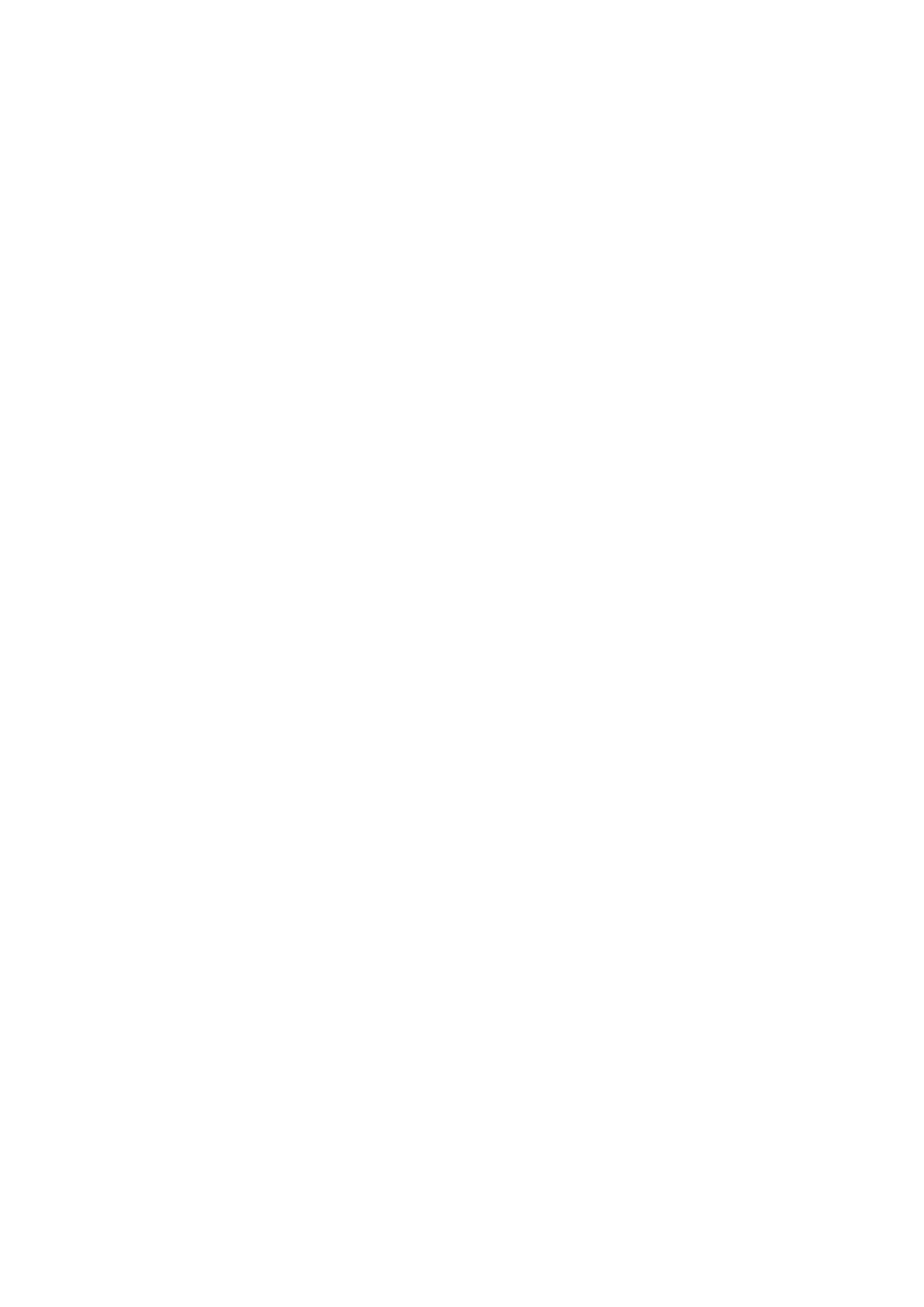# <span id="page-8-1"></span><span id="page-8-0"></span>**1. Framework of emigration legislation and current migration tendencies in Belarus**

# **1.1 Institutional set-up in the migration sphere**

Belarus is a highly centralized state with regional authorities playing a marginal role in elaborating state policies, including in emigration matters. However, six of the country's regional executive committees, as well as the Minsk executive committee, are involved in the implementation of respective state programs. The main state agency in charge of the elaboration and implementation of migration policy is the Ministry of the Interior. Its structural units are in charge of monitoring migration, undertaking measures to prevent irregular migration – including by licensing the agencies which provide services related to employment abroad  $-$ <sup>1</sup> (the Citizenship and Migration Department), combating human trafficking (Department on Drugs and Trafficking in Human Beings), and cooperating with foreign counterparts on readmission and other matters (Department of International Cooperation). The State Border Committee is responsible for border control; the Ministry of Foreign Affairs regulates the visa policy, while the Ministry of Labor and Social Protection is in charge of social protection for Belarusians abroad and foreigners in Belarus. The work of these and other less important state agencies dealing with migration issues is coordinated by the government.

There is not one comprehensive legal document regulating migration policy, but there are a few laws and state programs which define different migration policy aspects. The Law "On external labour migration" (Law 2010a) regulates the employment of Belarus nationals abroad and foreign nationals in Belarus; the Law "On the Legal Status of Foreign Citizens and Stateless Persons in the Republic of Belarus" (Law 2010b) regulates entry, stay, and the temporary and permanent residence of foreigners in Belarus. The State migration program for the years of 2006-2010 (Regulation 2005), which was due to be updated in 2010 but has not yet been changed, aims to attract migrants from CIS member states and the Baltic states in Belarus' economic and demographic interests, decrease the out-migration of scientists, artists, and young specialists, and enhance temporal labour migration to developed countries as a means to develop Belarusian migrants' human capital and to attract investments into the national economy of Belarus. Another important state program targeting international migration policy is the National Programme on Demographic Security for 2011-2015 (Presidential Decree 2011)*.* It aims to enhance return migration, attract foreign specialists in priority economy sectors, and to facilitate migration measures for foreign graduates of Belarusian education institutions. The program expects to mitigate the country's disproportions in territorial settlement and to fill in the deficit in labour supply by providing migrants comfortable housing in Belarus' rural areas. The program's tasks include the elaboration of legislative measures for migrants based on their age, human capital and investment capabilities; the provision of financial support to foreigners in demand by the national economy; the settlement of immigrants based on the regions' development interests; the elaboration of adaptation and integration measures for immigrants; and the use of consular agencies and diaspora associations for the attraction of immigrants.

The Presidential Decree "On the stay of Ukrainian citizens in the Republic of Belarus" was adopted on 30 August 2014 in order to manage a growing number of Ukrainian settlers who have escaped the military conflict in the Donbass region of Ukraine (Presidential Decree 2014)*.* The decree regulates the legal status of Ukrainian citizens and persons without citizenship who "have resided in Donetsk or Luhansk regions for, as a rule, at least a year" and who arrived in Belarus with the aim of obtaining temporary or permanent residence permits. Persons belonging to this category of immigrants are exempted from paying state duties to obtain residence or labour permits, as well as from paying for medical services provided by public health organizations. The decree facilitates the procedures for

 $\overline{a}$ 

 $1$ <sup>1</sup> The list of the companies and individual enterpreneurs is regularly amended and available at the Department's official webpage (http://mvd.gov.by/ru/main.aspx?guid=7973 [Accessed 21 September 2014]).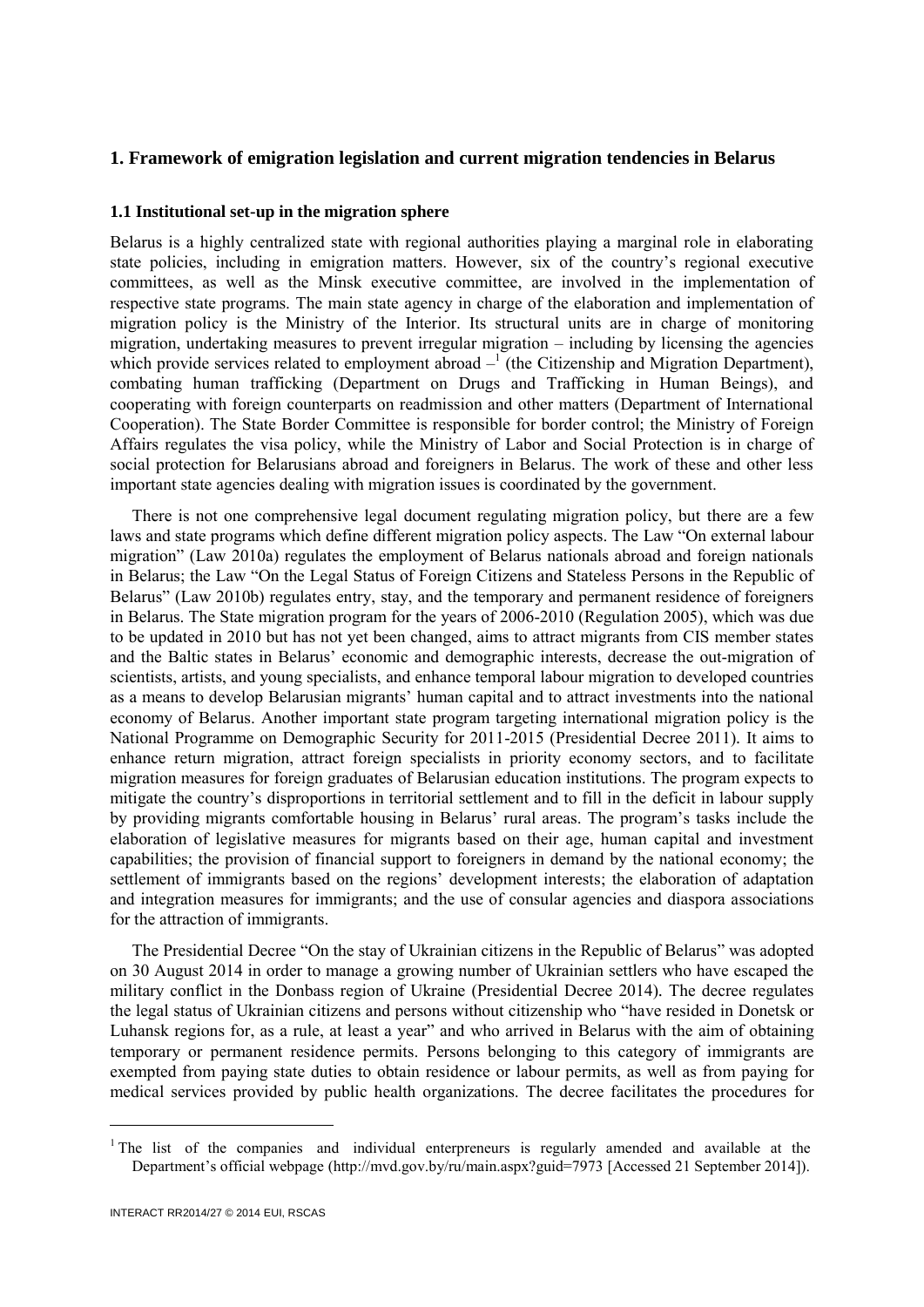employment in Belarus and obtaining state benefits; it allows Ukrainians younger than 18 years old to obtain pre-school, secondary and vocational education on equal terms with Belarusian citizens. By September 2014, Belarus had reportedly hosted more than 25,000 Ukrainian migrants (TUT.BY 2014). The number of Ukrainian settlers in Belarus may well keep growing, as long as the situation in Donbass is far from being stabilized.

Legal amendments to facilitate obtaining permanent residence and access to the local labour market for foreigners graduating from Belarusian higher education institutions are currently being discussed by state agencies. Recent amendments to the Law "On the Legal Status of Foreign Citizens" introduce the mechanism of granting financial support to immigrants and returnees by covering the costs of moving and adapting to new living conditions. This support is given to foreigners in cases in which they are recognized as specialists in high demand by Belarusian companies, or in cases in which they "possess either exceptional ability or talent, or have outstanding merits before the Republic of Belarus, with high achievements in science, engineering, culture or sports" (Article 55,1). Financial support – the volume and procedures of which are yet to be determined by the government's decision – is expected to be rather modest, ranging from 40 to 100 euros (Prus 2013).

Few important official discourses related to migration are worth mentioning. First, Belarus has allegedly enjoyed a positive net migration since it gained independence in 1991. In fact, this erroneous claim by state agencies is a result of deficits in migration accounting, as every year thousands of permanent emigrants who do not report to the competent agencies are unaccounted for in official statistics. The National Programme on Demographic Security defines its goal as "improving the net migration rate to 60,000" during 2011-2015, which is unrealistic. Contrary to the official statistics, alternative estimates show that the number of emigrants exceeds the number of immigrants (for details see Yeliseyeu 2012a: 2-4).

Second, Belarusian officials constantly stress the importance of border management bodies in preventing the inflow of irregular migrants to the EU. Since in most of the economy's sectors wages in Russia are considerably higher than in Belarus, labour migrants from the Central Asian and Eastern European countries gravitate towards Russia. However, Belarus is a transit country for a portion of potential irregular migrants heading to the EU. The State Border Committee is indeed rather effective in protecting the border between Belarus and the EU. At times, President Lukashenko does not shy away from using this argument in an attempt to blackmail the EU over political issues. In spring 2012, in response to the EU sanctions policy, Belarus allegedly weakened border control at the Belarus-EU border (Yeliseyeu 2012b). According to official statistics, about 1,000 foreigners are deported annually and about 1,000 individuals are dispatched from Belarus for violating migration legislation. Yet another important peculiarity of the official discourse about migration is its focus on measures to combat human trafficking. Belarus is indeed rather successful in this regard. At the same time, media communication about the different aspects of life and work activities of Belarusian temporary labour migrants are quite rare.

Belarusian political opposition parties are not represented in either legislative or executive branches of power, due to falsifications of elections at all levels. Driven out from the political processes for more than a decade, alternative political views, including on migration matters, do not get genuine circulation in the public sphere. The media in Belarus are under strict governmental control. This makes true political and societal discussion of emigration issues largely absent.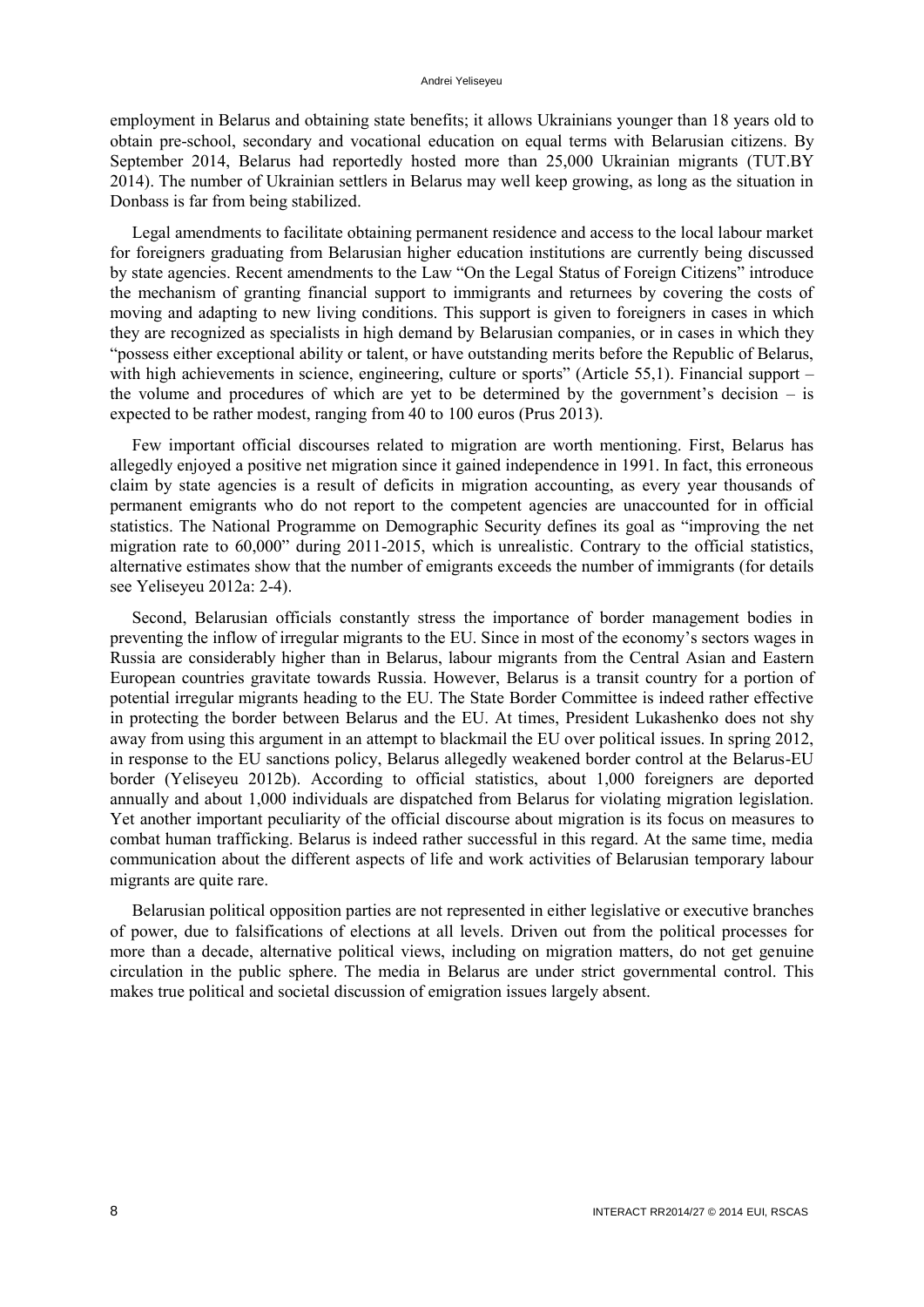#### <span id="page-10-0"></span>**1.2 Migration tendencies: towards the taxation of labor migrants**

Belarus saw rather large migration flows in the first half of 1990s. During this period of time about 200 thousand ethnic Jews emigrated from Belarus to Israel. Meanwhile more than 400 thousand individuals settled in Belarus, most of them ethnic Belarusians from other countries of the former USSR. Since the mid-1990s, migration flows in and out of Belarus have been modest. Estimates show that Belarus has a negative annual net migration of 5,000-7,000. However, due to problems with migration accounting, official statistics claim that Belarus enjoys a positive net migration.

The main destination countries for Belarusian emigrants are Russia, Poland, Germany, the US, and Canada. Over the last decade, temporary labour migration of Belarusians to the European Union has remained rather limited. At the same time labour migration flows of Belarusians towards Russia have increased. The number of Belarusian migrants in Russia is assessed by migration experts at 300,000 – 600,000. Belarus nationals are given the same rights as Russians on the Russian labour market, thanks to the Eurasian Community legislation and earlier bilateral arrangements between the two countries. A number of additional factors, such as the ease of travel, the absence of language barriers, and higher wages in Russia, explain why Russia attracts 70-90% of all Belarusian labour migrants. Russian official statistics underestimates the number of Belarusian labour migrants, since most of them work in Russia unofficially. As for Belarusian statistics, they only account for signed contracts or agreements with licensed employment agencies. As long as the outright majority of the migrants seek jobs in the Russian labour market without addressing official employment agencies, the number of contracts accounted for in state statistics is marginal (about 5,500 in 2012).

Money transfers from relatives with foreign citizenship are complicated by the legal obligation to register such monetary assets at the Humanitarian Department of the presidential administration with a recipient application, a plan of the 'foreign aid' use and other documents attached (Presidential Decree 2003). As for Belarusian nationals, their remittances transfers do encounter artificial barriers. However, lately Belarusian authorities have become more concerned with increasing temporary labour migration, as labour force shortages have become more acute for Belarus year to year. From 1994 to 2007-2008, the ratio of persons in non-working ages to the country's working-age population was in constant decline. Belarus enjoyed a demographic dividend from the mid-1990s until recently as a consequence of a steep drop in births in early 1990s. Since 2009, the trend reversed and the share of labour resources in the total population started to decrease year after year. As a result of the 2011 macroeconomic crisis, when inflation was as high as 108.7% and the Belarusian ruble depreciated by 65%, labour migration to Russia increased considerably, which provoked a deficit in specialties in a number of sectors, including construction, transportation, and municipal engineering.

In order to hamper permanent and temporary migration, the Belarusian authorities have adopted a number of legislative and administrative measures over the past years. As for permanent outmigration, the activities of agencies dealing with summer job placement for Belarusian students in the US have been restricted. In December 2012 a presidential decree introduced an obligation for all employees of woodworking companies to sign fixed-term labour contracts that afterwards could be prolonged by a maximum possible period. Employees cannot quit a job without their employer's consent and those fired for performing their duties improperly have to repay all of their monthly bonuses (Presidential Decree 2012).

Over the past two years, the Belarusian government has been discussing the possible adoption of legal acts that would financially punish labour emigration. A legal initiative to charge labour emigrants' families for the entire cost of their housing utilities services in Belarus, rather than a reduced sum subsidized by the state, was proposed. Second, Belarusian officials voiced their intention to introduce a special tax for those who are not employed in the national economy, but at the same time do not belong to the official category of the unemployed, excluding students and some other categories of population. Tens of thousands of Belarusians working in the Russian labour market may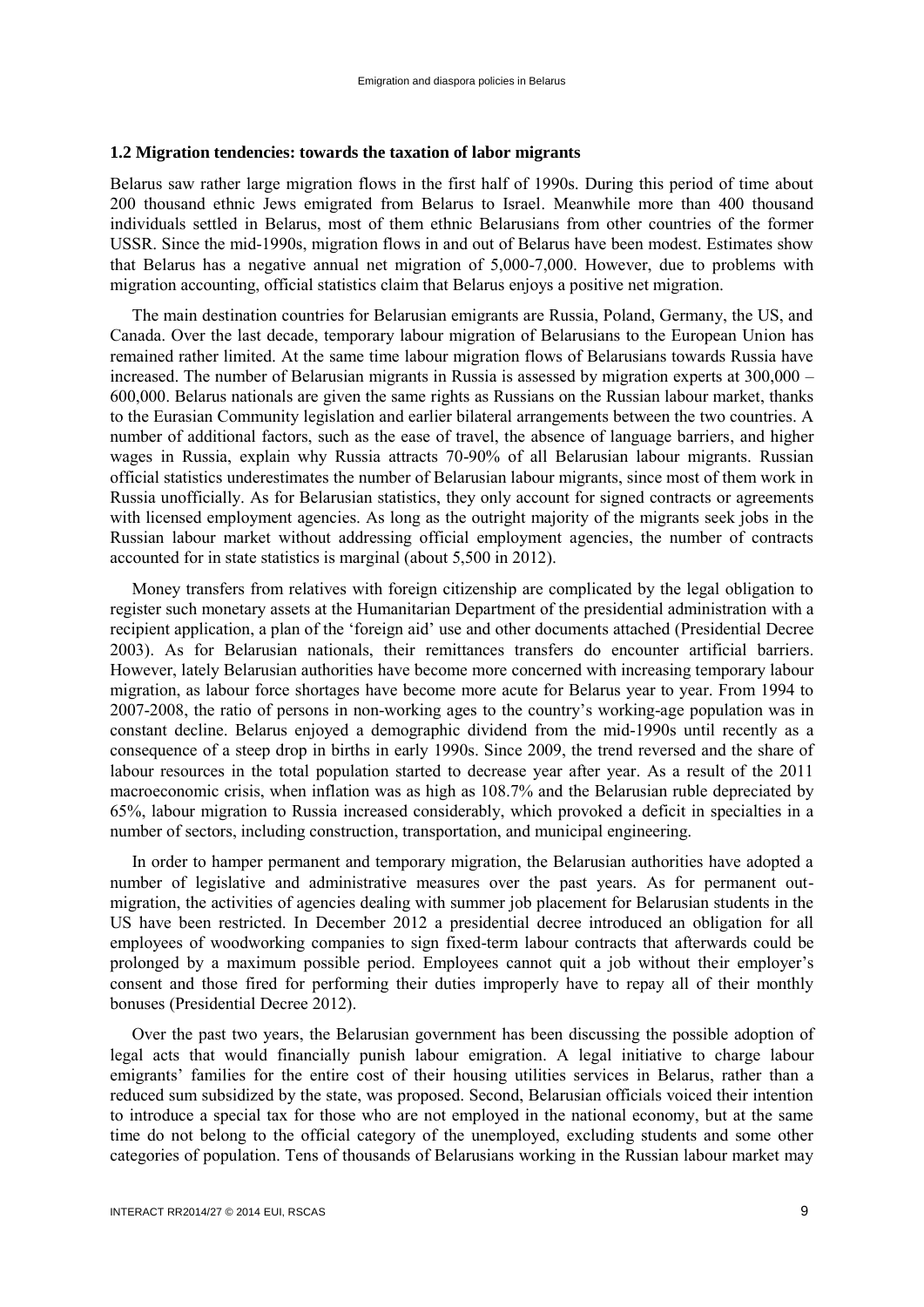become subjects to this jobless tax if this idea eventually evolves into an enforceable law. This initiative is criticized both by the human rights defenders (the Constitution stipulates the right, not the obligation, to work) and by economists, who argue that possible negative consequences may exceed the budget gains.

One of the reasons why out-migration flows are rather low, is the presence of a large public sector which employs almost 70% of the labour force and provides not relatively high but stable wages. Furthermore, graduates' mobility is reduced in Belarus thanks to the mandatory placement scheme for graduates. Students who graduate from state universities where the tuition for their study was paid by the state have to work for an employer assigned by the state for two years following graduation. Those who refuse to take an assigned job (often in rural areas and small towns), have to repay a large sum of money for having had their studies subsidized by the state, which discourages them from seeking work abroad. On the other hand, paltry unemployment benefits (about 10 euros per month) and considerable wage differences between Belarus and Russia enhance temporary labour migration to Russia. In addition, the redistributive economic policy with low wage differentiation enhances highly-skilled specialists' propensity to migrate.

## <span id="page-11-0"></span>**1.3 Bilateral agreements on readmission**

Despite the fact that the National Program for Migration for 2006-2010 instructed responsible state agencies to conclude readmission agreements with CIS Member States as well as with Lithuania, Latvia, and Poland, no progress was made in this matter over the five years covered by the program. As of June 2014, Belarus has had only one functioning readmission agreement with Turkey, which entered into force on 31 May 2014. According to the Belarus-Turkey readmission agreement, the Belarusian Ministry of the Interior reviews the applications submitted by the other side and prepares its own applications for readmission; the State Border Committee is responsible for examining applications on transit.

Recently signed readmission agreements with Russia and Kazakhstan currently undergo ratification procedures. They are expected to come into force in Summer-Autumn 2014. It is from the Russian Federation that most of the illegal migrants (up to 95%, according to the Belarusian State Program for Migration) come to Belarus.

The signing of readmission agreements with Russia and Kazakhstan and progress in readmission negotiations with Ukraine and Georgia arguably pushed Belarus to start the negotiation process over a simplified visa regime and readmission agreements with the EU. Negotiations formally started in early 2014 and the signing of agreements is expected to take place in 2015. Until 2010, the EU considered the start of the negotiations with Belarus premature, referring to the poor record of human rights and democracy in the country. In 2011, the EU agencies dropped the conditionality over the visa regime talks, but then it was the Belarusian side which left the European Commission's invitation to start negotiations unanswered until late 2013 (Yeliseyeu 2013a).

Concerns over large stocks of readmitted illegal migrants in the territory of Belarus, in cases of a functioning readmission agreement with third-country-nationals clause, were voiced by the Belarusian side as one of the explanations of such a delay. Estimates show, however, that such concerns are not justified. The number of readmitted third-country nationals will not likely exceed 100-200 individuals per year (Yeliseyeu 2013b). Despite the fact that Belarus has no bilateral readmission agreements with any European countries, Eurostat data shows that up to 2,000 Belarusian nationals are expelled from the territories of the EU and the European Economic Area (EEA) member states every year.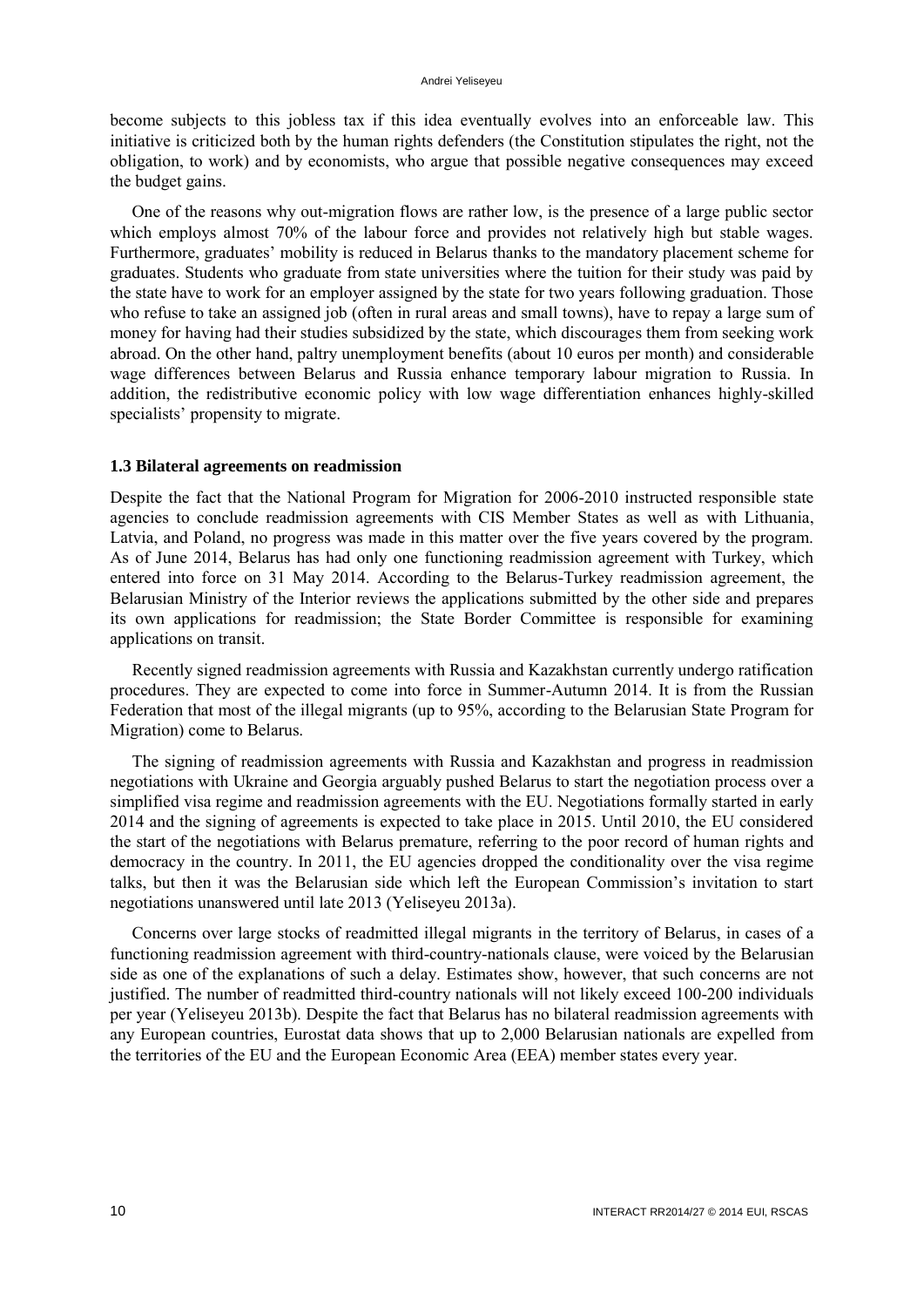#### <span id="page-12-0"></span>**1.4 Citizenship policy: institutional set-up and main characteristics**

Belarus does not pursue a genuine policy on political ties towards Belarusian emigrants with the exception of the toleration of dual nationality. Although multiple nationalities are not recognized or allowed by the law, they are largely tolerated and persons with dual nationality are treated as Belarusian citizens, with all the rights and obligations that Belarusian citizenship carries with it. Data on the number of dual citizens is not collected by state agencies. It is probable that a few thousand Belarusians hold a citizenship of yet another country (Israel, the US, Germany, etc.).

Regarding immigrants, acceptance of Belarusian citizenship requires one to not have another citizenship or to withdraw from the foreign citizenship. Citizenship is revoked in cases in which a Belarus national is accepted into military service or has assumed a post in police agencies, state security agencies, a justice agency or other state agencies of a foreign state (Law 2002).

According to the Law on Citizenship of the Republic of Belarus, institutions responsible for the creation and implementation of citizenship policy are the President of the Republic of Belarus, the Ministry of the Interior, and Belarusian diplomatic agencies abroad. The Ministry of the Interior and diplomatic agencies, inter alia, receive applications concerning issues of citizenship from persons permanently residing in Belarus or abroad and check the facts and documents submitted in support of such applications; decide on the acquisition of Belarusian citizenship; register the loss of citizenship of the Republic of Belarus by persons permanently residing in the territory of the Republic of Belarus; and supervise the cessation of foreign citizenship among persons who have been granted Belarusian citizenship. The president defines the procedure for the acquisition and termination of the Belarusian citizenship, issues decrees on granting citizenship and withdrawal from citizenship, and issues orders in cases of rejection of applications for the acquisition of citizenship and withdrawal from Belarusian citizenship.

According to the Belarusian Law on Citizenship, a child acquires Belarus citizenship regardless of his/her place of birth in cases in which at least one of the parents holds Belarusian citizenship on the day of his/her birth (Article 13). In cases of a change in the citizenship of the parents, the child's citizenship is changed accordingly, if he/she is younger than fourteen. A change of the citizenship of a minor between 14 and 18 years of age is allowed only with the child's consent in writing, with notary certification (Article 23). In cases in which one of the child's parents withdraws or loses Belarusian citizenship but the other parent continues to be a Belarusian national, the child retains Belarusian citizenship (Article 26).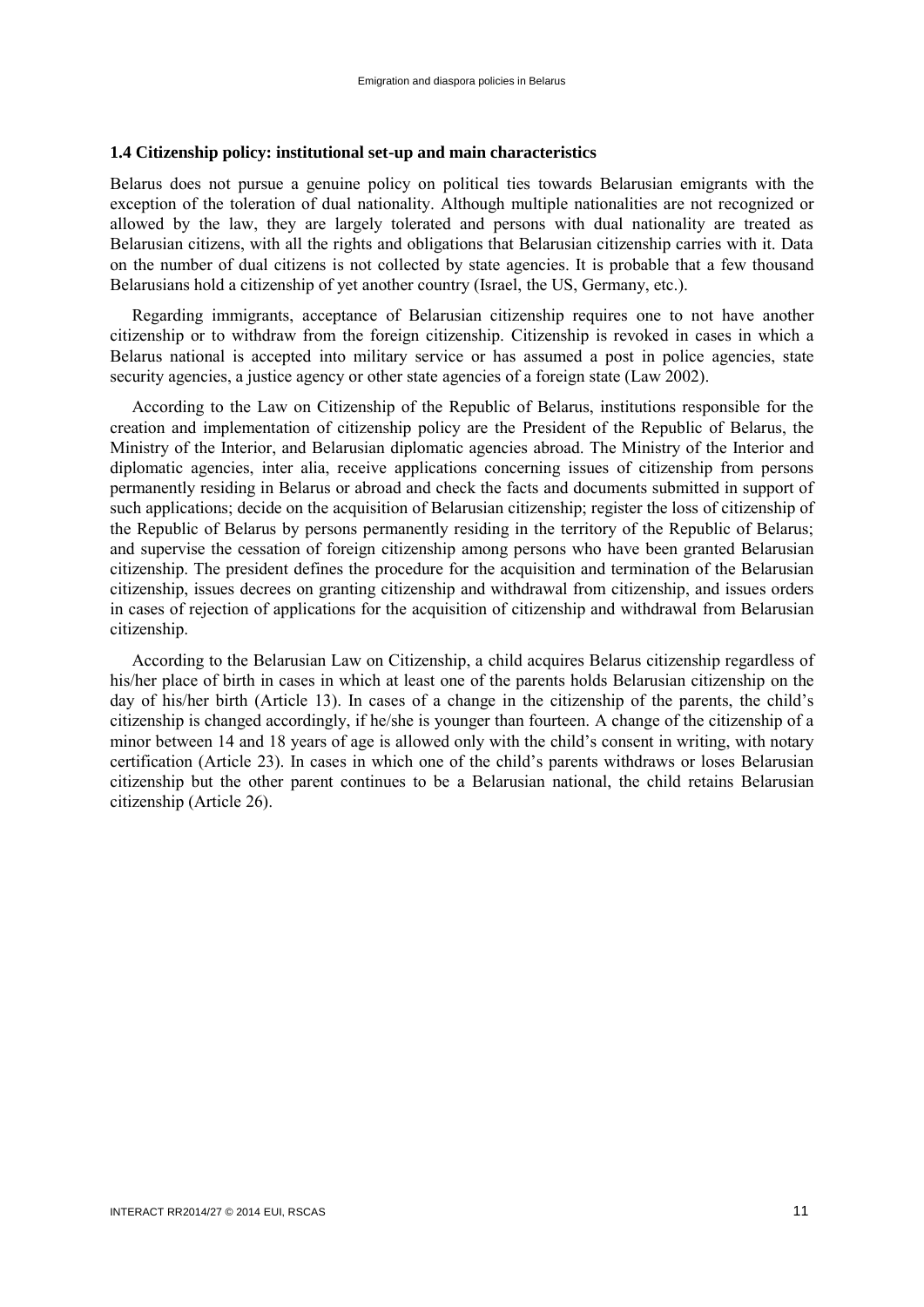# <span id="page-13-1"></span><span id="page-13-0"></span>**2. Framework for Belarus diaspora legislation**

## **2.1 Institutional set-up in diaspora policy**

The competences in diaspora policy are shared between three state agencies, namely the Ministry of Foreign Affairs, the Ministry of Culture, and the Office of the Commissioner for Religions and Nationalities. Structural units within the country's six regional executive committees and the Minsk executive committee are assigned with the implementation of the Office's task to "assist Belarusians and descendants of Belarusians living abroad in satisfying their national and cultural needs and developing their connection with the Republic of Belarus" (Regulation 2006). The government is responsible for the realization of the state diaspora policy, while the president defines the general state policy of cooperation with the Belarusian diaspora. Therefore the competences in cooperation with the diaspora are scattered across a number of state agencies.

State cooperation with diaspora organizations is rather incoherent and intermittent, which is illustrated by the activities of the state agencies responsible for diaspora policy. In November 2010, the Consultative Council on Belarusians abroad was established under the aegis of the Ministry of Culture. It is comprised of representatives from a number of state agencies and aimed at the coordination of relations with the diaspora and state assistance to diaspora associations. As of mid-2014, only three meetings of the Consultative Council have taken place, with the last one in June 2012.

There is no state agency responsible for the coordination of diaspora policy among all the state bodies. However, the draft diaspora law entitled the Law "On Belarusians living abroad", which is currently undergoing a ratification procedure and is expected to come into force by late 2014, assigns the coordination task to the Ministry of Foreign Affairs. The text of the law certainly comes as disappointment for the members of the Belarusian diaspora. It only codifies earlier established rules and procedures of cooperation of the state agencies with the diaspora and introduces very little that is new in this respect. The law does not take into account the aspirations of the diaspora members, e.g. cheaper or free Belarusian visas (Draft Law 2013).

Diaspora members ('Belarusians living abroad') are defined in the draft law as "ethnic Belarusians, persons born in Belarus, and persons identifying themselves as Belarusians who are permanently living outside the Republic of Belarus" (ibid.). In practical terms, the following categories of persons belong to that of Belarusians living abroad, according to the draft law: *first*, Belarusian citizens permanently living abroad; *second*, foreign citizens and stateless persons permanently living abroad who were themselves born or used to live (or have ancestors in an ascending line who were born or used to live) in the territory of the present-day Republic of Belarus; *third*, foreign citizens and stateless persons permanently living outside Belarus who identify themselves as Belarusians from the point of view of ethnic belonging either to the Belarusian people, language, culture, or historical ties, or by their knowledge and preservation of Belarusian traditions and customs. Such identification, according to the draft law, shall be proven by respective civic or professional activities.

The draft diaspora law sets a legal framework for cooperation with the diaspora rather than containing detailed commitments of the state in this area. Such commitments are indeed expressed in the State Program for the development of the confessional sphere, international relations, and cooperation with compatriots abroad for 2011-2015 (State Program 2013) and the State Program for cooperation with Belarusians living abroad for 2013-2015 (Regulation 2013). The budget of the latter is about 460,000 euros. As seen in the analysis of the content of the state programs, cooperation with the Belarusian diaspora is largely limited to some assistance with national and cultural issues, such as the provision of Belarusian literature, school textbooks, newspapers and magazines, and organizing lectures of Belarusian scientists and cultural events abroad, etc. Economic outcomes of state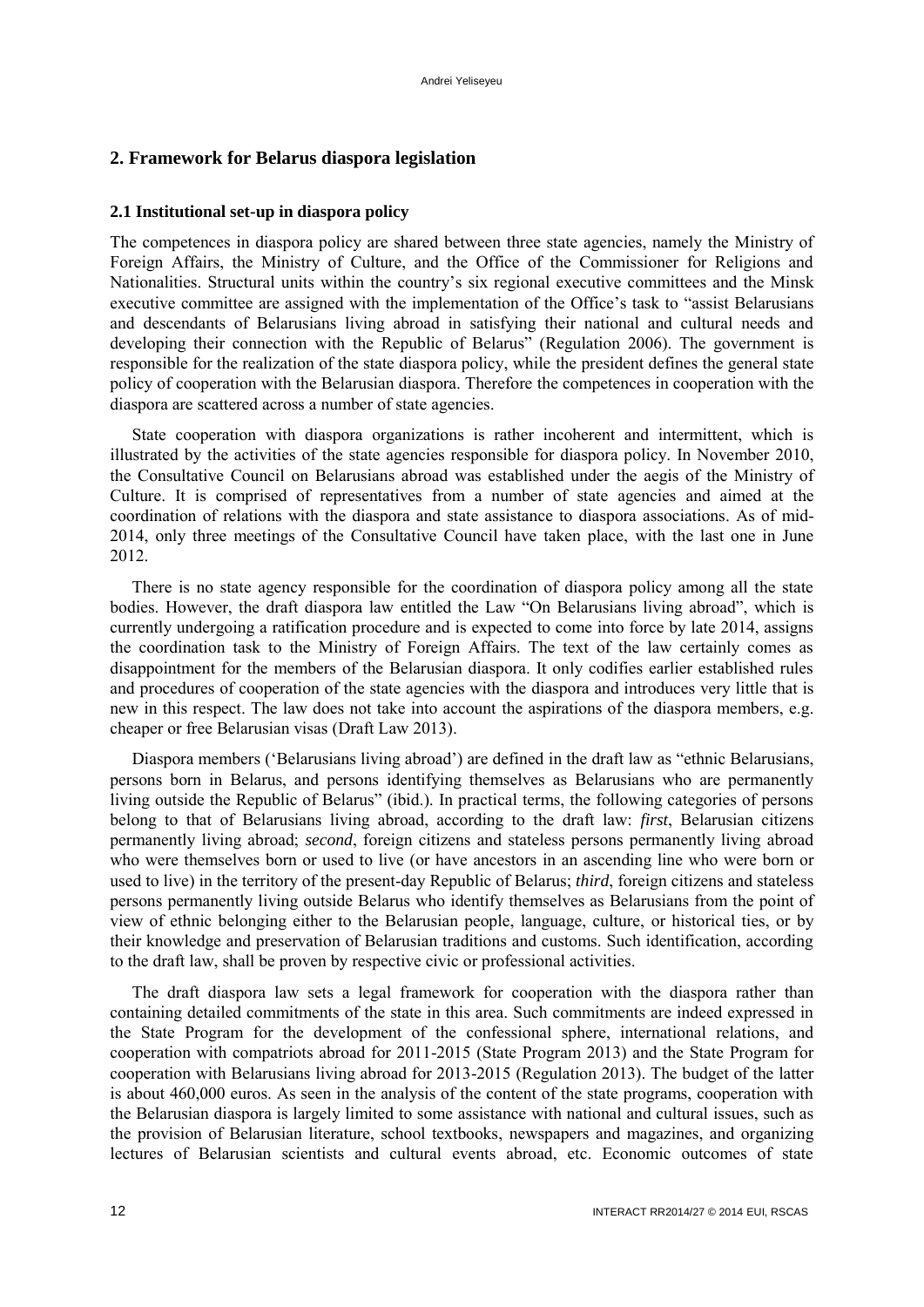cooperation with the diaspora are rather limited, due to an economic environment that hinders private investment in the economy and limits political contacts with western countries, where the Belarusian diaspora is most influential.

Most of the indicators which measure the achievements of the state programs' tasks fail to reflect successes for the state diaspora policy. Apart from counting the number of the art exhibitions organized abroad or sets of Belarusian books presented to diaspora organizations, missing indicators such as the number of pupils studying at Belarusian schools abroad or year by year assessments of the diaspora policy by members of the diaspora would better illustrate the degree of success of the diaspora policy carried out by Belarus state agencies.

A legislative framework for return-migration encouragement and integration support for returnees has not been developed in Belarus. Although the National Program of Demographic Security for 2011- 2015 aims to "create socioeconomic and legal conditions that contribute to the return of highlyqualified specialists", no further elaboration on this task is given either in this document or in other effective legislative acts.

# <span id="page-14-0"></span>**2.2 Diaspora policy framework and its specifics**

State diaspora policy in Belarus is largely incoherent and selective. Belarusian state agencies pursue a variety of policies on *cultural ties*, including support for education in the national language abroad, allowing diaspora congresses in Belarus, and providing media services and assistance to the cultural and educational activities of national associations abroad. However, state assistance is often given to diaspora organizations on the basis of the convergence of their political and ideological views with the official ones. The programs directed at cooperation with the diaspora are usually adopted without taking into account recommendations by diaspora organizations and have limited effectiveness. This was the case with the first state program "Belarusians in the world", adopted in 1993, as well as with consequent programs. Although in official communications the Belarusian state occasionally uses the figure of 3-3.5 million Belarusians and their descendants living abroad, Belarusian diaspora associations are in their early stage of development and do not have numerous members.

The First World Congress of Belarusian diaspora was held in 1993 and was financially supported by the Belarusian government. However, since President Lukashenko's rise to power in 1994, governmental policies towards the diaspora took a negative turn. Consequent World Congresses of the Belarusian diaspora did not receive any meaningful financial state support. Both the Congresses and the diaspora association "Baćkauščyna" ("Fatherland"), as the main organizer of the Congresses, became the subject of public criticism expressed by the high-ranking Belarusian officials, including President Lukashenko. In early 2000s, the Belarusian authorities made an effort to set up a fully controlled diaspora association in parallel with "Baćkauščyna" and to gather a parallel congress of Belarusian diaspora. Eventually these intentions were not realized. As prominent diaspora representatives were often denied Belarusian visas and the organization of the diaspora congresses often encountered administrative barriers, "Baćkauščyna" leaders considered the possibility of organizing the Congresses outside Belarus (Harecki 2004: 83-84). Nevertheless, all six Congresses which have taken place to date (the latest in July 2013) have gathered in Belarus.

The objectives of many diaspora organizations conflict with state actors' aims. The Belarusian authorities are often reluctant to support diaspora organizations which have political views that are different from the ruling elite's. In turn, part of the Belarusian diaspora, especially Belarusian émigrés who left the country before World War II or during the war and descendants of the 'old diaspora', consider Lukashenko an illegal president and treat him as a threat to the development of the Belarusian language and culture. Furthermore, the current Belarusian political regime is criticized for its authoritarian practices and repressive policy towards national culture and language. It is noteworthy that Lukashenko publicly made offensive remarks about the Belarusian language and only gave public speeches in Belarusian a few times during his almost 20-year long presidential career. After the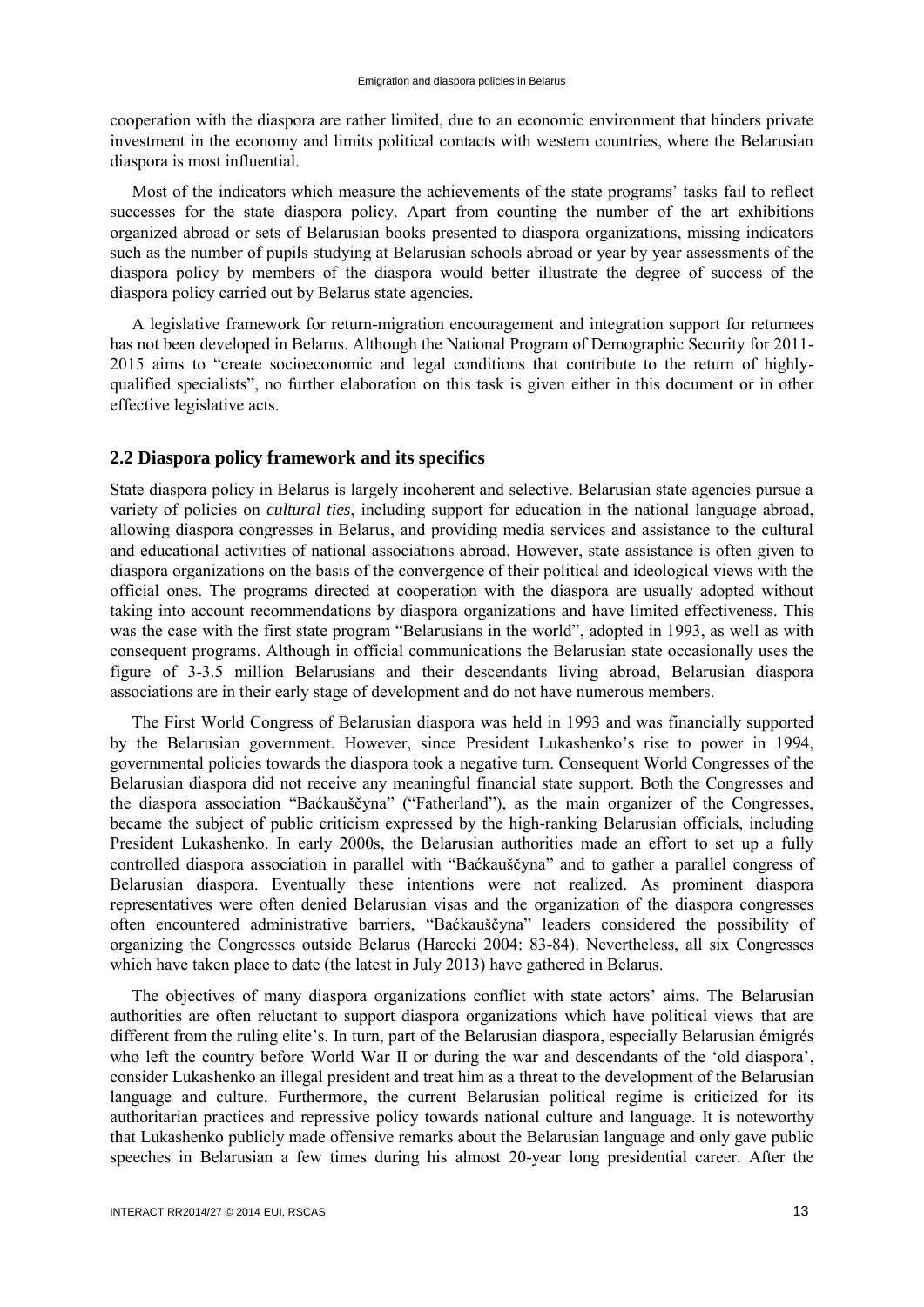constitutional *coup d'état* of 1996, many diaspora organizations from North America and Europe did not send their representatives to the Second World Congress of Belarusian diaspora which was held in 1997, thereby expressing their protest against political developments in the country and against Lukashenko's policies (ibid.).

A combination of reasons explains the highly contradictory nature of relations between the Belarusian state agencies and part of the Belarusian diaspora. The personalistic authoritarian regime in Belarus puts the development of many state policies at the whim of the country's ruler. The president's personal attitudes and values affect state policies in many spheres. The diaspora policy is not an exception in this respect. President Lukashenko is a vocal opponent of the visions of Belarusian national ideas, culture, and history that are distant from his own. In 1995, just one year after his election to the presidential post, Lukashenko initiated a national referendum which resulted in the recognition of Russian as a state language along with Belarusian and in the change of the historical national flag and emblem to slightly modified Soviet-era symbols. By now, Russian has displaced Belarusian language in virtually all spheres of public life. There is no single higher education institution in Belarus with Belarusian as a language of instruction and the percentage of pupils studying in secondary schools in Belarusian has become marginal. Language rights of the Belarusianspeaking population are often violated and public displays of the pre-1994 national flag are often punished with a fine or a prison term by local courts, usually on account of hooliganism (Human rights 2012: 76, 80, 136, 163). The state policy directed at the reduction of Belarusian language usage in the public sphere, disapproval of the national symbols, and official ideology based largely on the glorification of the Soviet past contradicts the aspirations of many diaspora organizations, especially those based in the "far abroad" (the US, Great Britain, and Australia). Members of the 'old Belarusian diaspora' are usually Belarusian-speaking individuals who adhere to the alternative vision of the national history and to democratic values which are systematically violated in Belarus.

Lukashenko should not be viewed as an isolated phenomenon and an exclusively personalistic explanation of the ignorance of the ruling elite towards Belarusian national culture and history. There are objective historical and societal factors that have contributed to such a paradoxical situation. Unlike the Baltic states, Belarus did not enjoy a period of independent statehood in the inter-war period, but was forcefully divided between Poland and Soviet Russia according to the Riga peace treaty of 1921. Pilsudski's regime in Poland made efforts to "Polonize" Western Belarus' population and from 1927 it suppressed, jailed, and deported many leading Belarusian activists to the Soviet Union, accusing them of irredentism and pro-Soviet sentiments. At the same time, as Anders Rudling shows in his doctoral thesis (Rudling 2010), Moscow cracked down on the national communists in Minsk and carried out the most thorough purges of the Belarusian Soviet Socialist Republic elites among all the Soviet republics, leading to the demise of 90% of the Belarusian intelligentsia. For the six decades after the war, the Soviet Belarusian nation was governed from above, increasingly in the Russian language, and with little autonomy for the government in Minsk. This resulted in a situation in the first independence years in which a considerable part of the Belarusian population did not associate themselves with the Belarusian nation but instead developed a mythological Soviet identity. Many ruling elite representatives raised in Soviet times hold little appreciation towards the Belarusian national language and culture which they view as alien.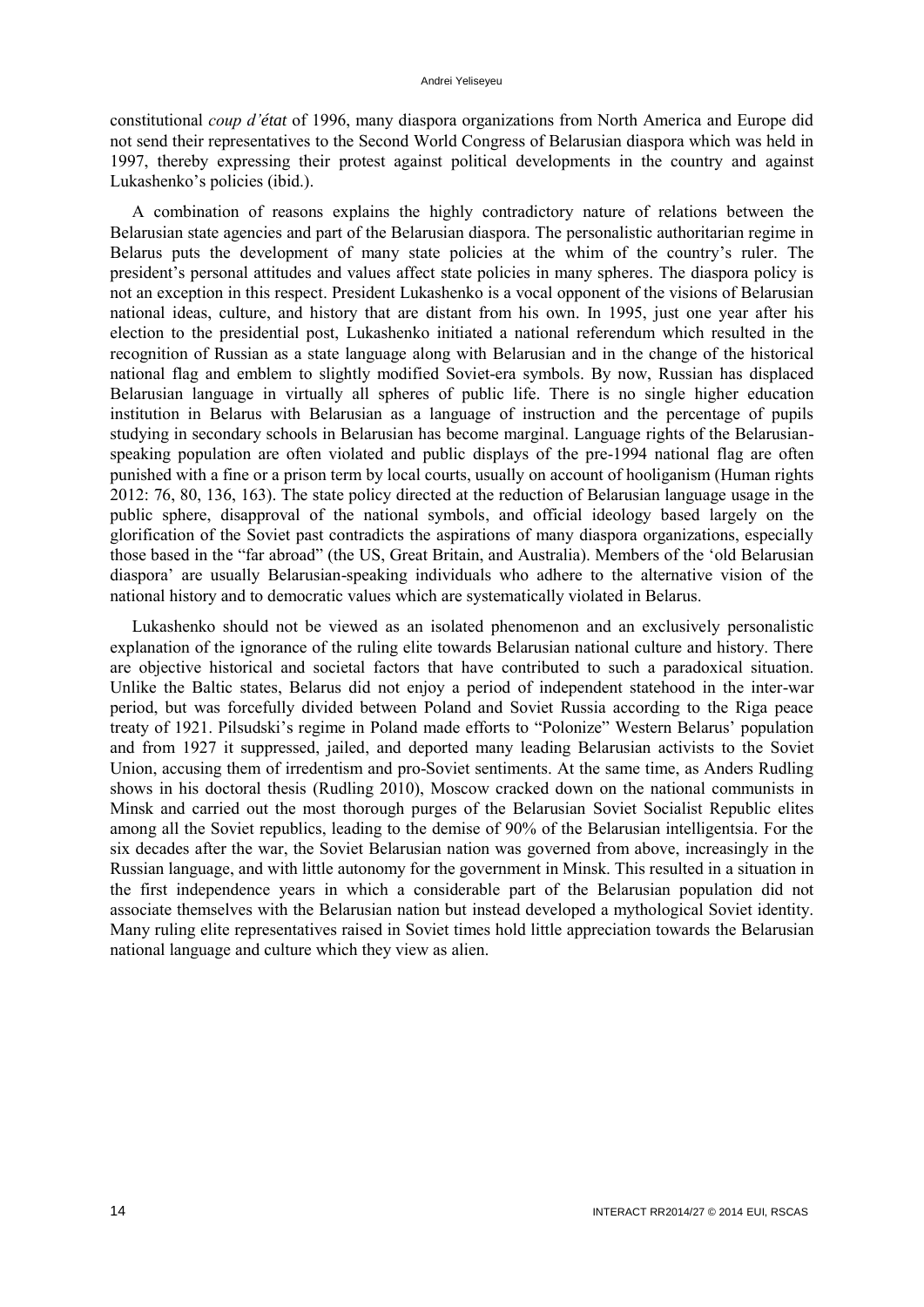# <span id="page-16-0"></span>**2.3 Engagement of non-state actors in diaspora issues**

The main non-state actors in diaspora matters are the World Association of Belarusians "Baćkauščyna" ("Fatherland"), which is engaged in cooperation with diaspora organizations, and the Rada (Council) of the Belarusian Democratic Republic, which is considered to be the oldest existing government in exile.<sup>2</sup>

The World Association of Belarusians "Baćkauščyna" is an influential international organization whose objectives include the development of permanent cultural, economic, spiritual and organizational contacts between the Belarusian diaspora and Belarus, provision of assistance to Belarusians who reside abroad, the encouragement of scientific research in the field of Belarusian studies and in different aspects of the Belarusian diaspora. Under the auspices and organizational effort of "Baćkauščyna", six World Congresses of Belarusians have taken place since the beginning of the 1990s, the most recent in July 2013. Congresses traditionally gather a few hundred Belarusian diaspora representatives from a dozen of countries (including many EU countries such as Poland, Czech Republic, Sweden, Germany, Belgium, Great Britain, etc.) who adopt resolutions and action plans that take into account the situation in the country, the state of play of the diaspora, and activities linked to the diaspora. In addition to the World Congresses of Belarusians, "Baćkauščyna" organizes other cultural and educational events with diaspora associations.<sup>3</sup>

The Rada (Council) of the Belarusian Democratic Republic is one of the most influential political organizations of the old Belarusian diaspora. It issues occasional statements on political, economic, and cultural matters. The Council is the supreme governing body of the Belarusian Democratic Republic, which was proclaimed on 25 March 1918 but was replaced by a Communist government in January 1919.

Belarusian autocephalous orthodox and Greek Catholic (Uniate) churches play an important role in supporting Belarusian identity abroad. There are up to twenty Belarusian autocephalous Orthodox Church communities across foreign countries, including the US, Canada, and Australia.<sup>4</sup> The Church of the Holy Mother of Zyrovicy is located in Manchester, Great Britain. The main Belarusian Greek Catholic centres are in London and in Antwerp (Belgium). Belarusian Greek Catholics abroad, numbering about 2,000, are under the care of Mitred Protopresbyter Alexander Nadson (based in Great Britain) as Apostolic Visitator. At present a new Belarusian Greek Catholic church is being constructed in North London.

 $\overline{a}$ 

<sup>&</sup>lt;sup>2</sup> See official webpage of the Council [\(http://www.radabnr.org/indexen.html](http://www.radabnr.org/indexen.html) [Accessed 21 September 2014]).

<sup>3</sup> Baćkauščyna's webpage provides links to the main Belarusian diaspora organizations [\(http://zbsb.org/node/10\)](http://zbsb.org/node/10) and to the Belarusian museums and libraries abroad [\(http://zbsb.org/node/720](http://zbsb.org/node/720) [Accessed 21 September 2014]).

<sup>&</sup>lt;sup>4</sup> See the webpage of the Belarusian autocephalous orthodox church (http://www.belapc.org/ [Accessed 21 September 2014]).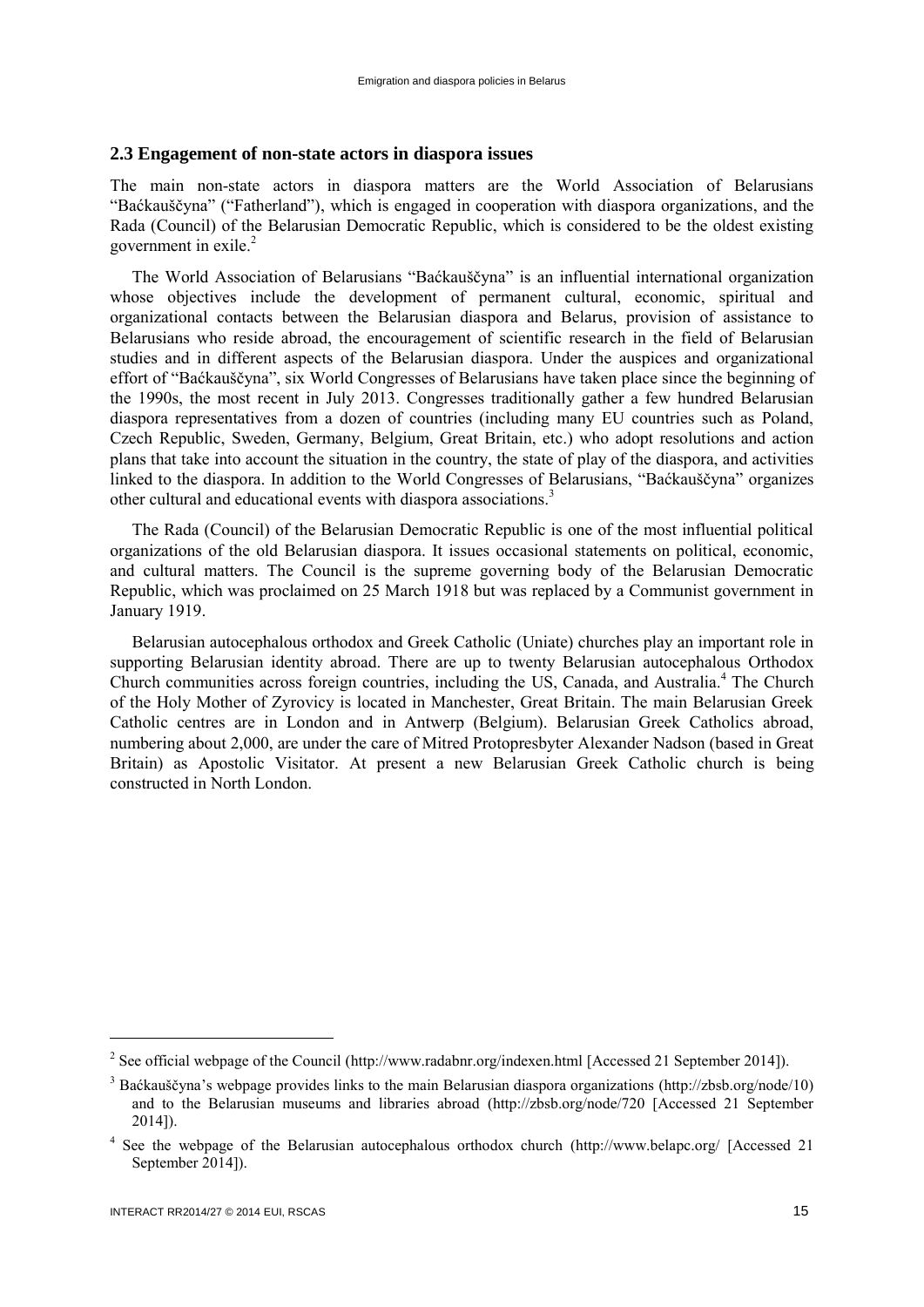# <span id="page-17-1"></span><span id="page-17-0"></span>**3. Socio-economic, political, and cultural rights of emigrants**

# **3.1 Political and civic rights of emigrants**

Since Belarus tolerates multiple citizenships, emigrants who retain Belarusian citizenship have voting rights. Regardless of the length of the permanent residence abroad, overseas voters cannot lose their voting rights. According to Article 18 of the Belarusian Electoral Code, outside of Belarus electoral districts for the presidential election, the parliamentary election, and national referenda are set up by the heads of the Belarusian diplomatic/consular institutions (Electoral Code 2000). Belarusian citizenship is an indispensable condition for registration as an overseas voter.

At the last presidential election of 2010, electoral committees were established in 34 countries. Four electoral committees were organized in both Poland and Russia, two each in Germany, China, Latvia, and the US, and one electoral committee was established in more than 20 countries. Normally, they are located in the capital city of a receiving country.

As of 1 July 2012, 80,900 Belarusians were registered at Belarusian consulates abroad. Out of these, 28.9 thousand were registered in Russia, 16.8 thousand in the US, 10.9 thousand in Germany, 3.7 thousand in Ukraine, and 3.4 thousand in Israel (Kostiukevich 2012). This figure does not represent the number of overseas voters, but is a rather good proxy for it. On the one hand, this figure includes an unknown number of minors not eligible for voting. On the other, diplomatic/consular institutions have incomplete lists of local Belarusian citizens with voting rights, since thousands of Belarusian emigrants do not register at consulates. Despite the Law "On the procedure of moving out from the Republic of Belarus and moving into the Republic of Belarus", which stipulates the obligatory registration of citizens permanently living abroad (Law 2009), many migrants prefer not undergo additional bureaucratic procedures – including an order to remain recipients of state social support at their formal place of registration, which includes subsidized health care services in Belarus. However, diplomatic/consular institutions include unregistered migrants in the voting list upon appeal, as Article 20 of the Electoral Code (2000) allows nationals who temporarily stay abroad for business, tourist, or individual purposes to do so. Alternatively, if an emigrant has preserved formal permanent registration in Belarus, he or she can vote in a corresponding local electoral district in Belarus.

The Central Electoral Committee, however, does not report any data on the number of Belarusians who actually take part in election. It appears from the occasional media reports on the topic, that the turnout of overseas voters is usually very low. Apart from weak connections with the state of the emigrants, one of the reasons for low turnout is the rigging of elections, which makes it irrational for overseas voters to spend their time and money in order to reach the nearest electoral committee; the cast ballot is not counted and not duly processed anyway.

Belarusian legislation does not allow any other modalities of casting a vote from abroad except for voting in person at a consulate/diplomatic institution. According to Article 54 of the Electoral Code (2000), the electoral committee – without elaboration as to whether this means a committee in Belarus or abroad – is obliged to provide the opportunity to cast a vote to the voters who cannot personally attend an electoral district for the health reasons or another valid reason. For this situation, the electoral committee is supposed to have up to three mobile ballot boxes. However, in reality, this provision is unlikely to be followed by the electoral committees set up abroad.

In order to be qualified for presidential candidature, a Belarusian citizen must permanently reside in Belarus for at least 10 years preceding the election. Only permanent residents of Belarus have a right to stand in the parliamentary election. There is no exhaustive permanent residence requirement for those that stand in the local election, but Article 60 of the Electoral Code (2000) requires that, in cases in which a candidate neither resides nor works in the territory of the constituency, he or she shall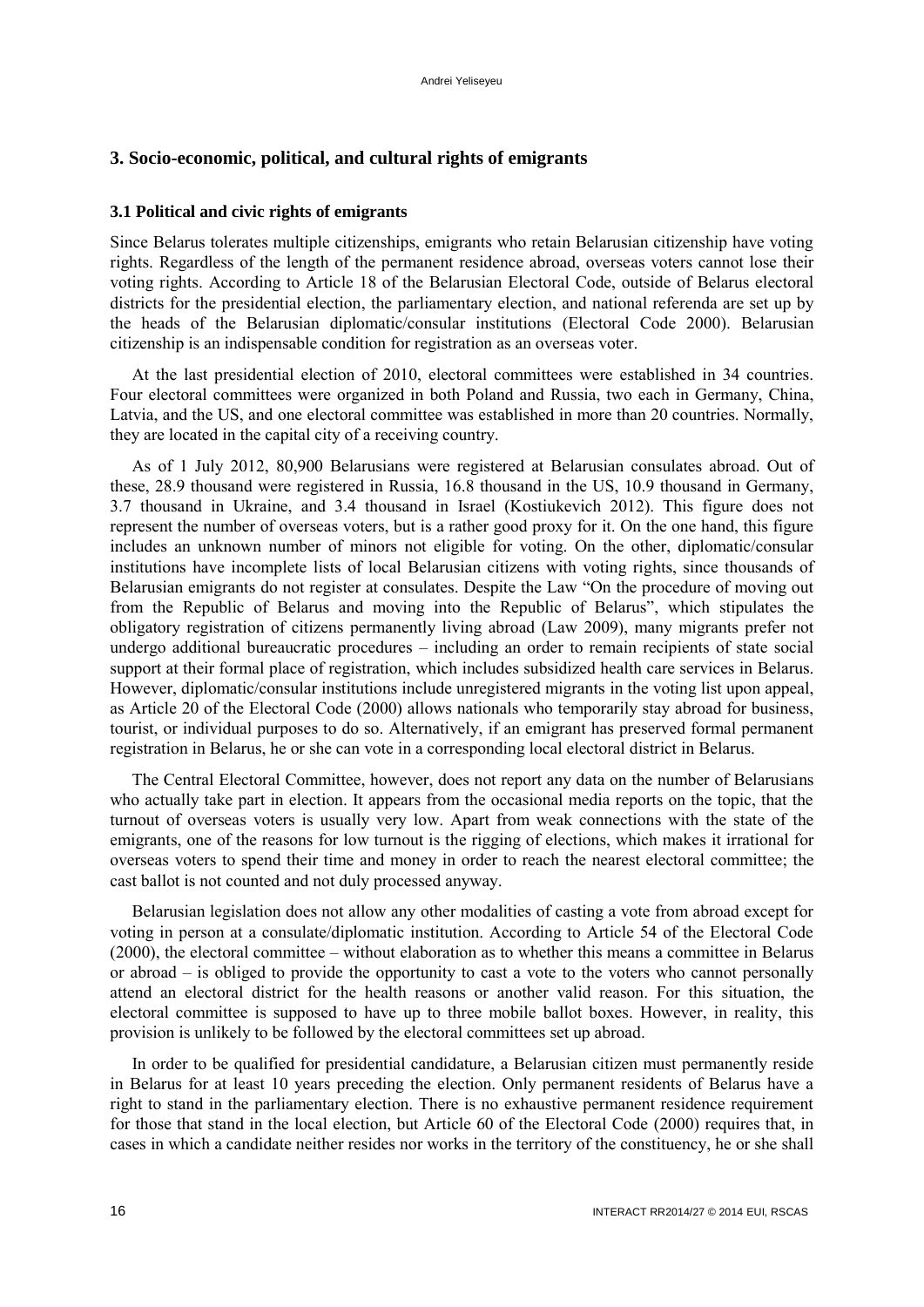work "for a company that contributes to the satisfaction of the needs of the local population and to social development in the territory of a given local council". This effectively makes permanent residents abroad ineligible to stand in a Belarusian local election.

# <span id="page-18-0"></span>**3.2 Socio-economic rights of Belarusian emigrants**

The state agencies which are involved in the process of the creation and implementation of policy on social protection include the Ministry of Labour and Social Protection, the Ministry of Internal Affairs, and the Ministry of Justice.

Belarus has bilateral agreements which regulate the socio-economic rights of labour migrants with Russia (1993), Moldova (1994), Ukraine (1995), Poland (1995), Armenia (2000), Azerbaijan (2007), and Serbia (2009). The CIS countries which have not concluded bilateral agreements regulating the socio-economic rights of migrants, act according to the "CIS Agreement on Cooperation in the Field of Labour Migration and the Social Protection of Migrant Workers" (1994) and the "CIS Convention On the Legal Status of Labour Migrants and Their Family Members" (2008). Additionally, Belarus has bilateral agreements with Lithuania (1999) and Latvia (2008) on pension provisions, which entitle a person to the pension amount proportionate to the period of contributions in a given state. According to the pension provision agreements with Moldova (1995), Ukraine (1995), and Tajikistan (1998), local pension insurance schemes are applied to the pension payments of the migrants.<sup>5</sup>

The most comprehensive set of legislative measures for the socio-economic rights of migrants is with Russia and Kazakhstan. On 1 January 2012, the Agreement on the Legal Status of Migrant Workers and Members of Their Families between Belarus, Kazakhstan and Russia was enforced (Agreement 2010). The Agreement significantly complements the rights of labor migrants in the territories of the Common Economic Space member states. The agreement, inter alia, minimizes the list of documents required from migrant workers to get legal employment in a CES member state, provides longer timeframes for registration at a temporary residence address in a CES member state, and grants additional social rights (e.g. in the educational sphere) to the family members of migrant workers. Equal rights in the social sphere, health care, and pensions for the CES countries' citizens are expected to be provided by the CES states from 2015 with the launch of the Eurasian Economic Union.

#### <span id="page-18-1"></span>**3.3 Cultural rights of Belarusian emigrants**

The main state agencies involved in the educational policy of the diaspora are the Ministry of Foreign Affairs, the Office of the Commissioner for Religious and Ethnic Affairs, the Ministry of Education and, to some extent, the Ministry of Culture. All existing Belarusian national schools abroad do not teach Belarusian curriculum but implement the study plans of the respective hosting countries, with additional teaching of Belarusian language and sometimes extra courses on Belarusian literature/culture.

In Poland there is a high school in Bielsk Podlaski with Belarusian as a teaching language and several other schools with Belarusian as an additional subject (including in Hajnówka). Polish matriculants who study at the schools in a language of instruction other than Polish have to pass four obligatory subjects, including a national language. In 2013, 233 school matriculants in Poland passed

 $\overline{a}$ 

<sup>&</sup>lt;sup>5</sup> Full texts of the international agreements regulating pension and allowances payments can be found on the webpage of the Social Protection Fund of the Belarusian Ministry of Labour, available on: http://www.ssf.gov.by/priside/payment\_pension/ [Accessed 21 September 2014].

<sup>6</sup> Additional information on the Polish schools with Belarusian as a language of instruction/additional language is provided on Baćkauščyna's webpage (http://zbsb.org/node/11 [Accessed 21 September 2014]).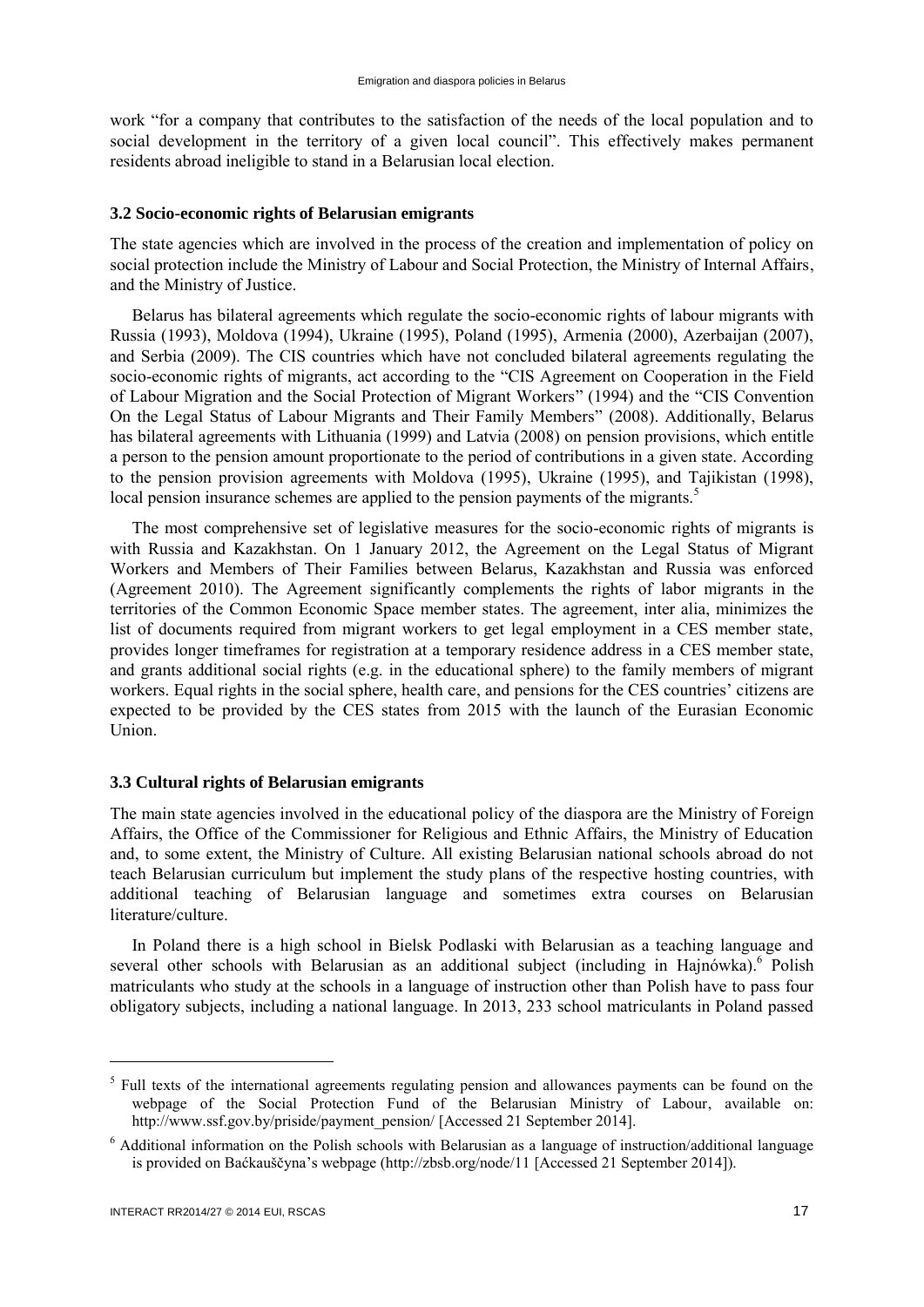#### Andrei Yeliseyeu

Belarusian language, comprising the highest figure among other languages of national minorities. To compare, 90 matriculants passed Ukrainian and 31 persons chose Lithuanian (TVN 2013).

Numerous Belarusian diaspora in the Baltic states have a number of educational facilities. There is a Belarusian school named in honor of Francysk Skaryna with a 12-year-long cycle of education in Vilnius, Lithuania, $7$  and a number of Sunday schools across Lithuania. According to the agreement between the Ministries of Education of Belarus and Lithuania, the two countries make annual exchanges of teachers of the national language and literature and of some other school disciplines. Also, the two countries agreed on the possibility of establishing scientific centers for Belarusian studies under the auspices of the Vilnius pedagogical university, and for Lithuanian studies under the auspices of the Belarusian state pedagogical university (Agreement 1997). There is one school with Belarusian as the language of instruction for a number of school disciplines in Riga, Latvia.<sup>8</sup> In Estonia, a number of secondary Sunday schools operate for children of Belarusian ethnic origin.

Despite the large Belarusian diaspora in Russia, assessed at several hundreds of thousands of people, there is not a single school that has Belarusian as a language of instruction, only occasional Sunday schools. Additionally, there are a number of Sunday schools teaching Belarusian language/history/culture in a number of countries (the Czech Republic, Great Britain, etc.) which are organized by diaspora organizations and local civic initiatives, but there is a deficit of accurate, updated information on this matter.

As for schools for national minorities in Belarus, the general secondary educational institutions of Belarus offer courses in the Hebrew, Polish, and Lithuanian languages. Consultative committees on academic affairs for Belarusian ethnic minorities in Poland and Lithuania and for Polish and Lithuanian minorities in Belarus have been set up. According to data from the Office of the Commissioner for Religious and Ethnic Affairs, there are four general secondary educational institutions in which studies are conducted in the languages of ethnic minorities: two in Polish (in Hrodna and Vaŭkavysk) and two in Lithuanian (in Pielasa and Rymdziuny, small towns in Hrodna province). In 114 general secondary educational institutions, studies are organized for members of ethnic minorities in their native languages in a number of ways – as an academic subject, supplementary studies, or language circles – for about 4,780 students, of whom 4,327 study Polish, 344, Hebrew and 116, Lithuanian. Additionally, groups of about 40 children study Polish, Lithuanian, Ukrainian and Hebrew in preschool institutions, and 26 language circles are attended by 93 children. Usually, most of the pupils at these schools possess Belarusian citizenship (CERD 2012: 16).

The higher educational institutions which train teachers of Polish, Ukrainian, and Lithuanian are both publicly and privately funded. For example, the Minsk State Linguistic University trains teachers of Polish, Ukrainian, and Lithuanian; the Belarusian State University trains teachers of Polish and Ukrainian; the Maxim Tank Belarusian State Pedagogical University trains teachers of Polish and Lithuanian; and the Yanka Kupala State University of Hrodna and Brest State University train teachers of Polish.

As for compulsory languages in the curricula in Belarus, the Ministry of Education has approved curricula which incorporate options of studying the language and literature of national minorities and of training and studying in such languages. But the compulsory state languages in the national curricula are Russian and Belarusian, with one compulsory foreign language (normally English, French, German, or Spanish).

Belarusian State television and radio reportedly cooperate with 53 foreign partners from 23 countries, including 27 broadcasting networks from CIS countries and more than 26 networks from the Russian Federation. There is a satellite TV channel, entitled Belarus TV. The Belarus radio service

 $\ddot{\phantom{a}}$ 

<sup>&</sup>lt;sup>7</sup> See the webpage of the school (http://skorina.lt/ [Accessed 21 September 2014]).

 $8$  See the webpage of the school (http://www.jkps.lv/ [Accessed 21 September 2014]).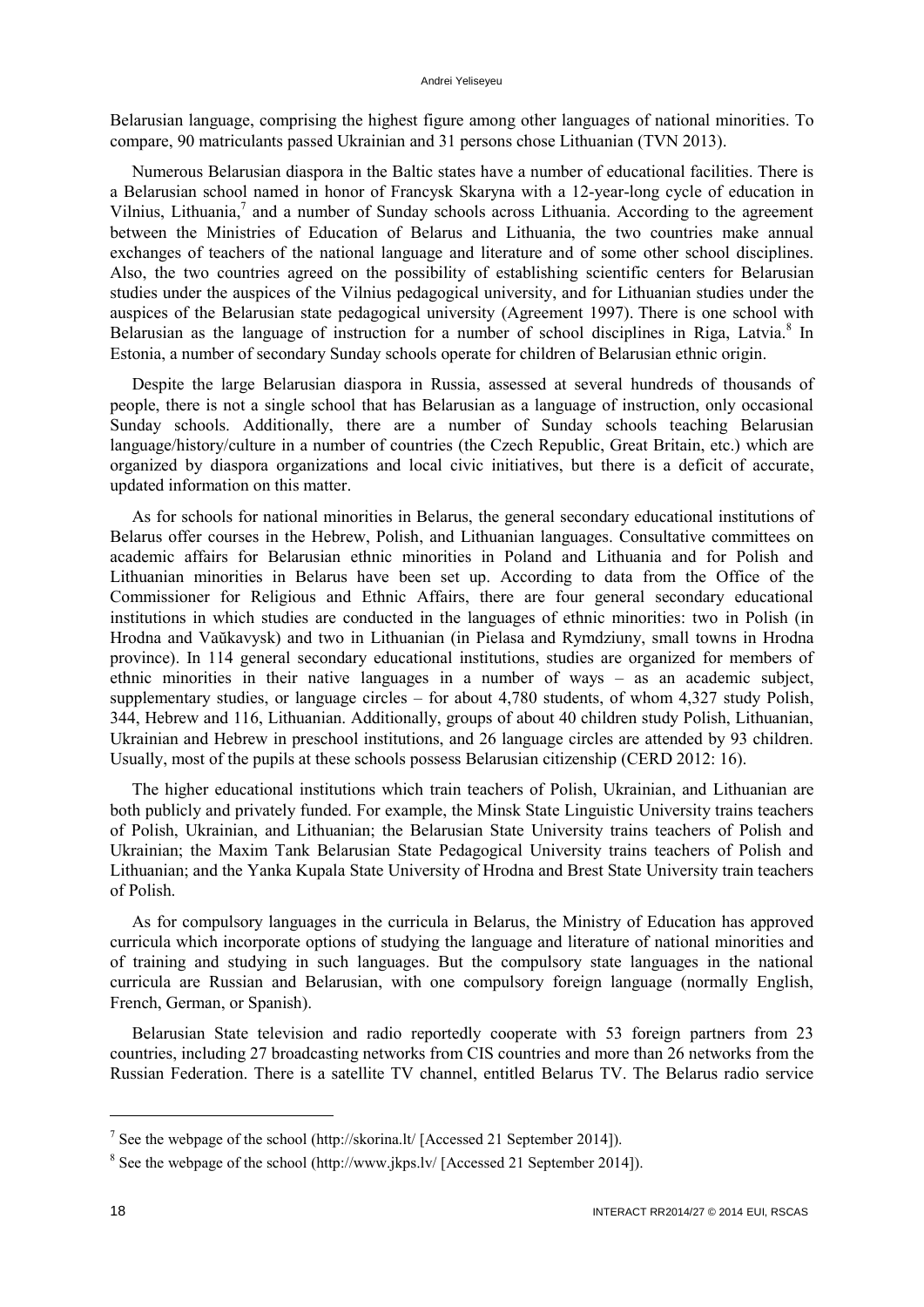broadcasts 16 hours a day in seven languages – Russian, Belarusian, Polish, German, English, French and Spanish – and an English-language internet site carries reporting in real time. Medium wave and short wave broadcasts cover 20 countries of eastern, central, southern and western Europe; non-stop FM broadcasting in Belarusian, Russian, and English is available in the foreign regions bordering the Brest, Hrodna, Minsk, and Viciebsk provinces. Under an agreement with the German radio broadcasting company Euskirchen, Belarus radio programmes in German are retransmitted to the territory of a number of European states and are made available on the German station's server. Belarus radio programmes are broadcast over the air and on the site of the Russian Orthodox station "Orthodoxy" in Białystok (CERD 2012: 20).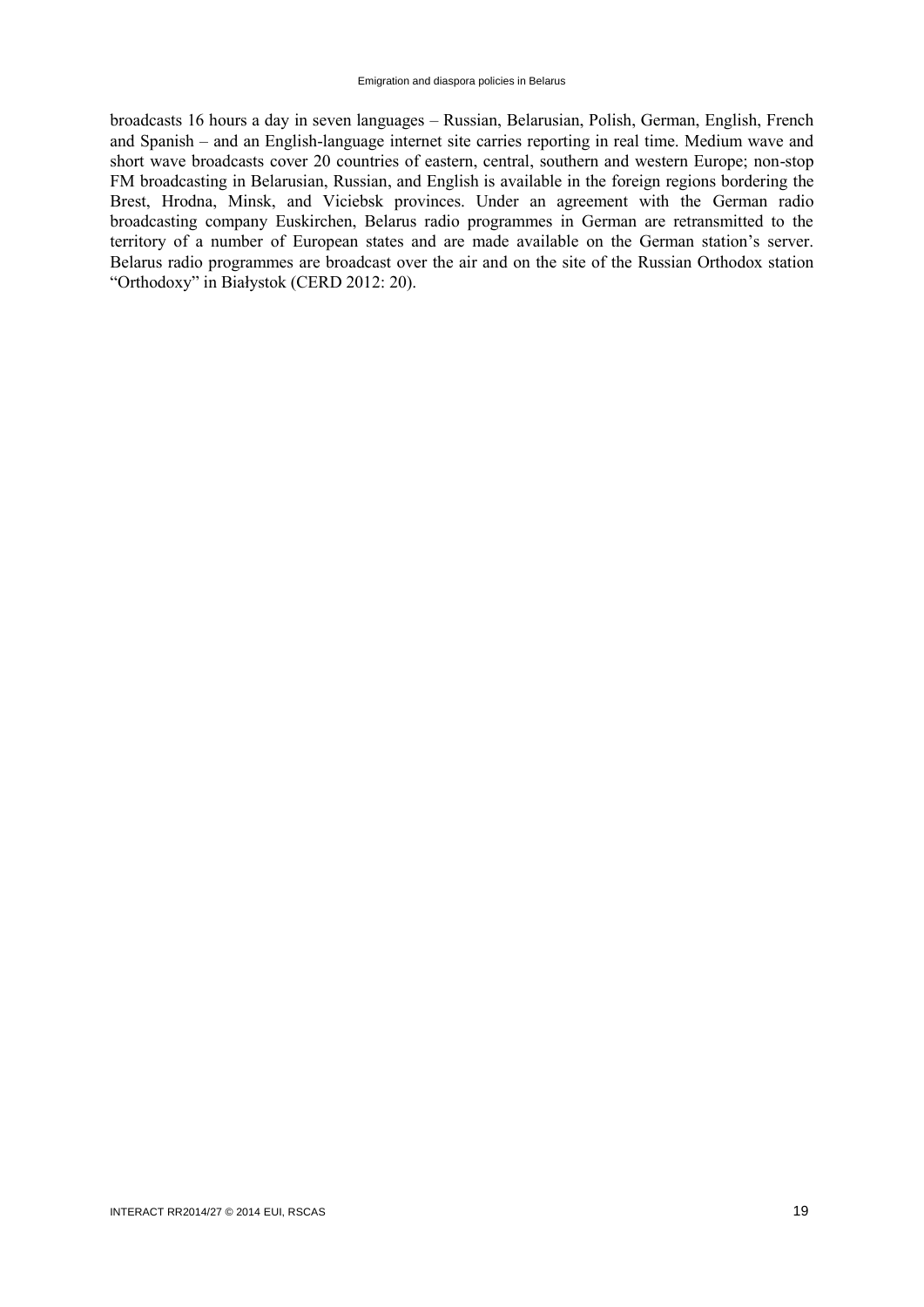# <span id="page-21-0"></span>**Bibliography**

- Agreement 1997. Agreement between the Ministry of Education of the Republic of Belarus and the Ministry of Education and Science of the Republic of Lithuania on cooperation in the educational field [in Russian]. Available on: http://www.busel.org/texts/cat9af/id5fwzcej.htm [Accessed 1 July 2014].
- Agreement 2010. Agreement on the Legal Status of Migrant Workers and Members of Their Families [in Russian]. Available on: http://www.carim-east.eu/8410/russian-соглашение-о-правовомстатусе-труд/ [Accessed 1 July 2014].
- Baćkauščyna. 2013. Law on Belarusians living abroad is one step away from endorsement [in Belarusian]. Available on: http://zbsb.org/node/8595 [Accessed 1 July 2014].
- CERD (UN Committee on the Elimination of Racial Discrimination). 2012. *Reports submitted by States parties under article 9 of the Convention: International Convention on the Elimination of All Forms of Racial Discrimination: 18th and 19th periodic reports of States parties due in 2008: Belarus*, 15 November, CERD/C/BLR/18-19 [online], available on: http://www.refworld.org/docid/51ed02304.html [Accessed 23 September 2014]
- Chubrik, A. and A. Kazlou 2012. *Belarus Country Study* [online]*.* Project "Costs and Benefits of Labour Mobility between the EU and the Eastern Partnership Partner Countries". CASE – Center for Social and Economic Research, available on: http://www.caseresearch.eu/sites/default/files/Belarus%20country%20study\_final.pdf [Accessed 1 July 2014].
- Draft Law 2013. Draft Law on Belarusians living abroad [in Belarusian]. Available on: http://www.parliament.gov.by/cpage.php/,- 1,2,,,0,15,1,0.html?bill\_guid=D38D1646BD5E4AACBC4F77B2F9443F01 [Accessed 1 July 2014].
- Electoral Code 2000. Electoral Code of the Republic of Belarus [in Russian]. Available on: http://etalonline.by/?type=text&regnum=HK0000370#load\_text\_none\_1\_ [Accessed 1 July 2014].
- Harecki, M. 2004. Afterword to the Second Congress of Belarusian diaspora. In: A. Makouskaja (ed.), *Second and Third Congresses of Belarusian diaspora: materials and documents* [in Belarusian], Minsk: Baćkauščyna, pp. 80-86.
- Human rights 2012. *Situation of Human Rights in Belarus in 2012*. Minsk: Human Rights Center "Viasna".
- Kostiukevich, N. 2012. Why should thousands of Belarusians abroad register at consulates? [online]. *TUT.BY*, 12 September, available on: http://news.tut.by/society/310122.html [Accessed 1 July 2014].
- Law 2002. Law "On the citizenship of the Republic of Belarus" [in Russian]. Available on: http://etalonline.by/?type=text&regnum=h10200136#load\_text\_none\_1\_ [Accessed 1 July 2014].
- Law 2009. Law of the Republic of Belarus no. 49-3 "On the procedure of moving out from the Republic of Belarus and moving into the Republic of Belarus for Belarus' citizens" [in Russian]. Available on: http://www.pravo.by/main.aspx?guid=3871&p0=h10900049&p2={NRPA} [Accessed 1 July 2014].
- Law 2010a. Law "On external labour migration" [in Russian]. Available on: http://etalonline.by/?type=text&regnum=H11000225 [Accessed 1 July 2014].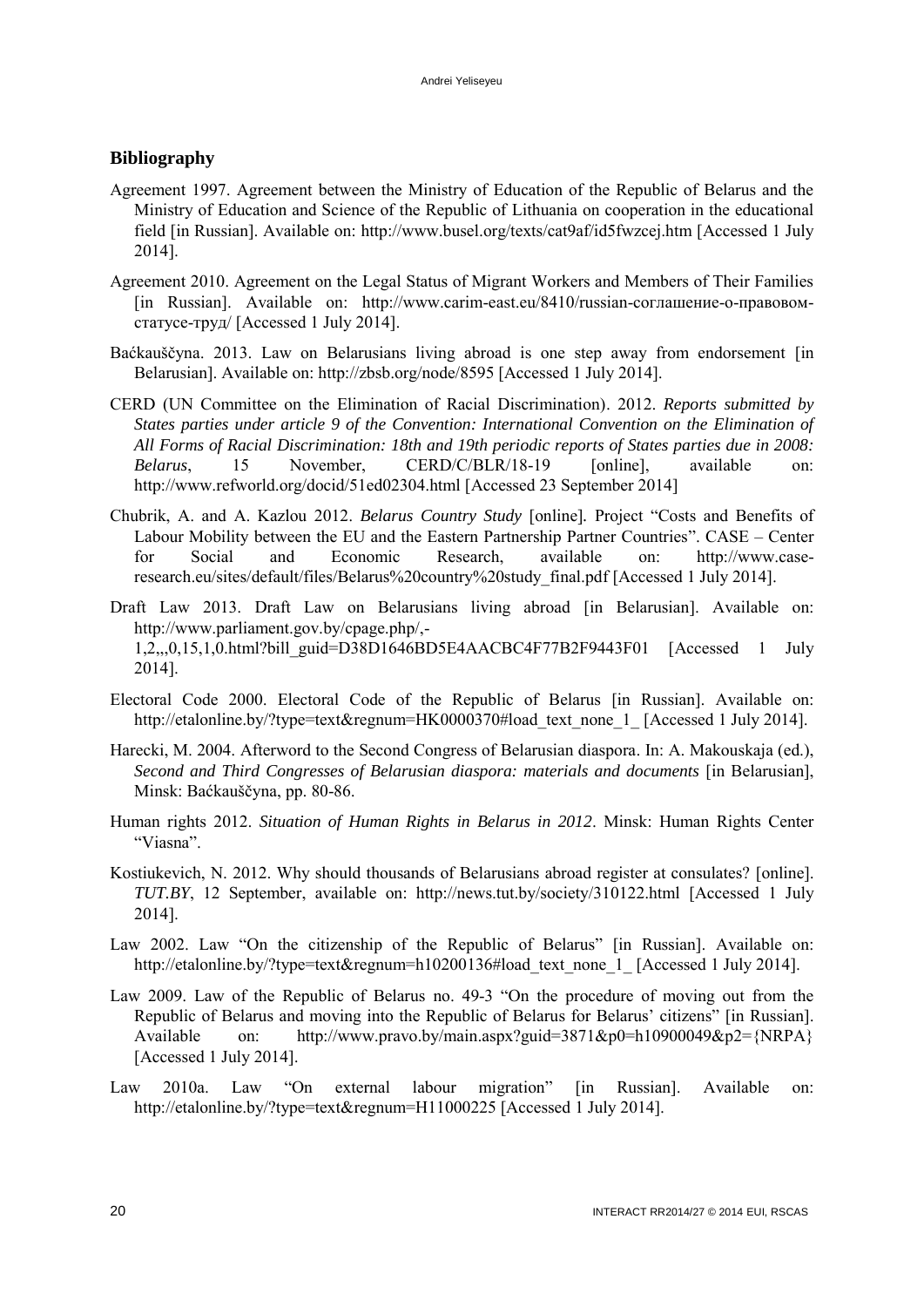- Law 2010b. Law "On the Legal Status of Foreign Citizens and Stateless Persons in the Republic of Belarus" [in Russian]. Available on: http://pravo.by/main.aspx?guid=3871&p0=H11000105&p2={NRPA} [Accessed 1 July 2014].
- Presidential Decree 2003. Presidential Decree no. 24 "On Receiving and Using Gratuitous Foreign Aid" [in Russian]. Available on: http://www.pravo.by/main.aspx?guid=3871&p0=pd0300024&p2={NRPA}[Accessed 1 July 2014].
- Presidential Decree 2011. "On the establishment of the National Programme on Demographic Security of the Republic of Belarus for 2011-2015" [in Russian]. Available on: http://pravo.by/world\_of\_law/text.asp?RN=P31100357 [Accessed 1 July 2014].
- Presidential Decree 2012. Presidential Decree no. 9 "On additional measures for the development of the woodworking industry" [in Russian]*.* Available on: http://www.pravo.by/main.aspx?guid=3871&p0=Pd1200009&p1=1 [Accessed 1 July 2014].
- Presidential Decree 2014. Decree no. 420 "On the stay of Ukrainian citizens in the Republic of Belarus" [in Russian]. Available on: http://president.gov.by/ru/official documents ru/view/ukaz-420-ot-30-avgusta-2014-g-9659/ [Accessed 21 September 2014].
- Prus, Y. 2013. Compensation mechanism for immigrants to start functioning in Belarus in 2014 [online] [in Russian], *Belarusian telegraph agency*, available on: http://www.belta.by/ru/all\_news/society/Mexanizm-kompensatsionnyx-vyplat-immigrantamzarabotaet-v-Belarusi-v-2014-godu\_i\_650858.html [Accessed 1 July 2014].
- Regulation 2005. Regulation of the Council of Ministers adopted "On the State migration programme for 2006-2010" [in Russian]. Available on: http://www.levonevski.net/pravo/razdel5/num1/5d16955.html [Accessed 1 July 2014].
- Regulation 2006. Regulation of the Council of Ministers "On the adoption of the Regulation on the Commissioner for Religious and National Affairs and its Office" [in Russian]. Available on: http://www.pravo.by/main.aspx?guid=3871&p0=C20600891&p2={NRPA}[Accessed 1 July 2014].
- Regulation 2013. Regulation of the Council of Ministers of the Republic of Belarus "On the approval of the State program of cooperation with Belarusians living abroad "Belarusians in the world" for 2013-2015" [in Russian]. Available on: content.nlb.by/content/dav/nlb/portal/content/File/Portal/InfoResoursy/ASMID/npa/sovmin/psm\_2 013 12 03 1035 2013 12 18 1042 sab.doc [Accessed: 1 July 2014].
- Rudling, A. 2010. *The Battle over Belarus: The Rise and Fall of the Belarusian National Movement, 1906-1931.* Thesis (PhD). Edmonton, Alberta.
- State program 2013. *State program for the development of the confessional sphere, international relations, and cooperation with compatriots abroad for the years 2011-2015* [in Russian]. Available on:

www.belarus21.by/dfiles/000343\_178124\_Programma\_\_razvitija\_etnokonfess\_otrasli\_20112015\_gg .doc [Accessed: 1 July 2014].

- TUT.BY. 2014. The number of settlers from Ukraine to Belarus has exceeded 25,000 [online] [in Russian], *TUT.BY*, 9 September, available on<http://news.tut.by/society/414698.html>[Accessed 10 September 2014].
- TVN24. 2013. Egzaminy z języków mniejszości. Zobacz arkusze maturalne [online] [in Polish], *TVN24*, 16 May, available on: http://www.tvn24.pl/egzaminy-z-jezykow-mniejszosci-zobaczarkusze-maturalne,326032,s.html [Accessed 1 July 2014].